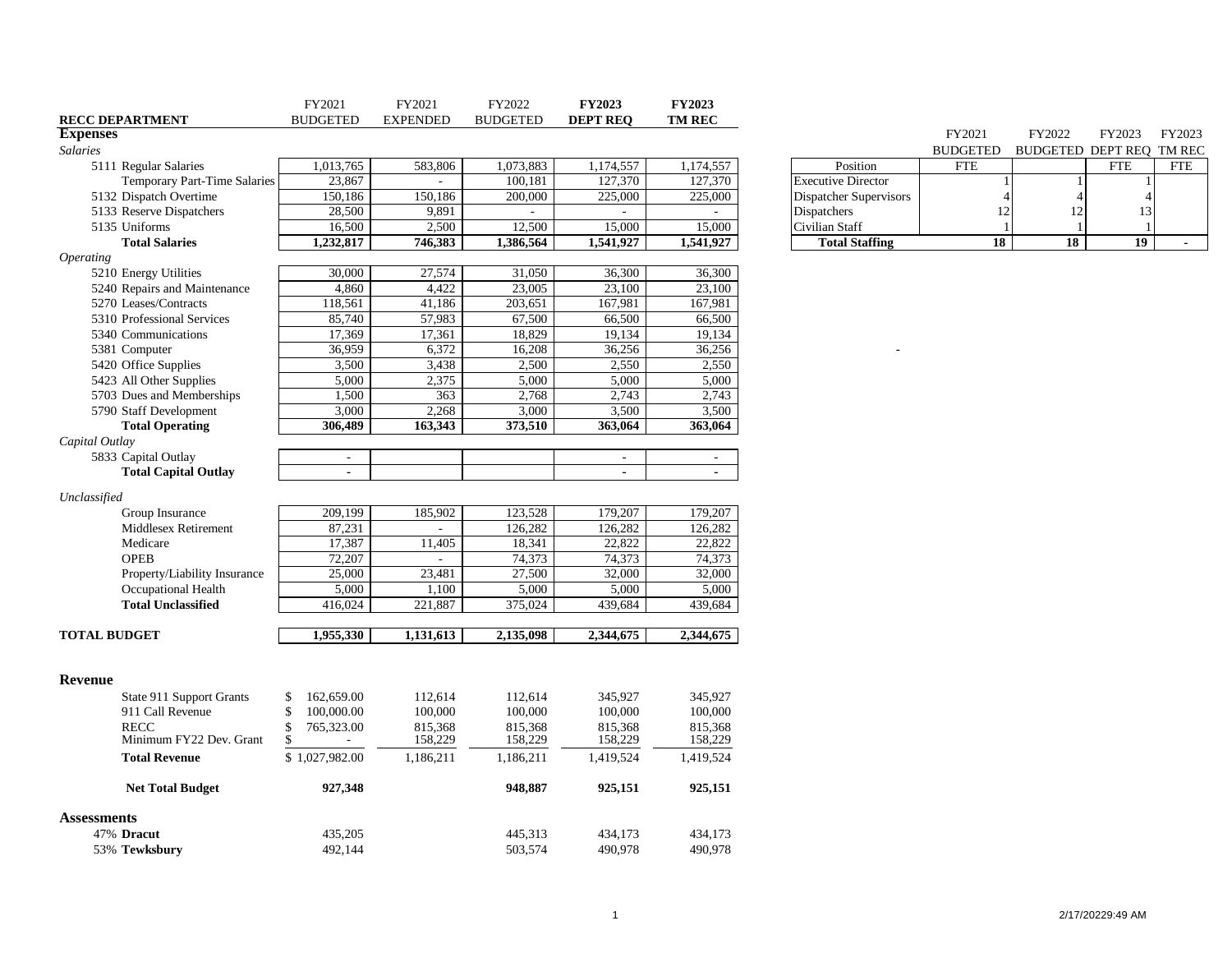| <b>FISCAL YEAR 2023</b>                                 |
|---------------------------------------------------------|
| <b>RECC SALARY INFORMATION TOWN MANAGER RECOMMENDED</b> |

|                                                                                                                                                                                                                                                                                                       |                                 |                 |           |                    |                | Longevity |             | Holiday |                     |
|-------------------------------------------------------------------------------------------------------------------------------------------------------------------------------------------------------------------------------------------------------------------------------------------------------|---------------------------------|-----------------|-----------|--------------------|----------------|-----------|-------------|---------|---------------------|
| <b>Name</b>                                                                                                                                                                                                                                                                                           | <b>Position</b>                 | <b>Step</b>     | Ann. Date | <b>Base Salary</b> | $\frac{0}{0}$  | PAY       | Shift Diff. | Pay     | <b>Total Salary</b> |
| Communications Personnel: The following includes 13 Dispatchers and 4 Dispatch Supervisors. They provide E-911 dispatching for Police, Fire, and EMS.                                                                                                                                                 |                                 |                 |           |                    |                |           |             |         |                     |
| Kevin Lessard                                                                                                                                                                                                                                                                                         | <b>Executive Director</b>       | 10              | 01/13/20  | 101,102            |                |           |             |         | 101,102             |
| Janice Judd                                                                                                                                                                                                                                                                                           | Dispatch Supervisor             | $\overline{7}$  | 08/14/13  | 72,124             |                | 1,000     | 2,516       |         | 75,640              |
| Joseph Aberle                                                                                                                                                                                                                                                                                         | Dispatch Supervisor             | $\tau$          | 11/14/20  | 72,124             |                | 1,000     | 4,957       |         | 78,081              |
| Jacob Lessard                                                                                                                                                                                                                                                                                         | Dispatch Supervisor             | 6               | 08/29/21  | 69,513             |                |           | 4,766       |         | 74,279              |
| Rebecca Maccaro                                                                                                                                                                                                                                                                                       | Dispatch Supervisor             | 6               | 09/07/94  | 69,513             |                |           |             |         | 69,513              |
| Kim Griffin                                                                                                                                                                                                                                                                                           | Dispatcher                      | $\overline{7}$  | 11/05/01  | 60,459             |                | 2,800     | 4,236       |         | 67,495              |
| John Jouvelis                                                                                                                                                                                                                                                                                         | Dispatcher                      | $\overline{7}$  | 01/04/17  | 60.459             |                | 1,000     | 1,973       |         | 63,432              |
| Karen Poisson                                                                                                                                                                                                                                                                                         | Dispatcher                      | $7\phantom{.0}$ | 07/12/98  | 60.459             |                | 2,800     | 2,149       |         | 65.408              |
| Joseph Pellegrino                                                                                                                                                                                                                                                                                     | Dispatcher                      | $7\phantom{.0}$ | 09/16/20  | 60.459             |                |           | 4,534       |         | 64,994              |
| Patrick Laycox                                                                                                                                                                                                                                                                                        | Dispatcher                      | $\tau$          | 07/01/20  | 60,459             |                |           | 4,105       |         | 64,564              |
| Katharine Oconnell                                                                                                                                                                                                                                                                                    | Dispatcher                      | 5               | 09/21/20  | 13,428             |                |           | 759         |         | 14,187              |
| Katharine Oconnell                                                                                                                                                                                                                                                                                    | Dispatcher                      | 6               | 09/21/21  | 43,653             |                |           | 3,011       |         | 46,665              |
| <b>Anthony Cruz</b>                                                                                                                                                                                                                                                                                   | Dispatcher                      | 5               | 03/01/22  | 53,431             |                |           | 1,169       |         | 54,600              |
| Andrea Defina                                                                                                                                                                                                                                                                                         | Dispatcher                      | $\overline{4}$  | 12/13/21  | 48,938             |                |           |             |         | 48,938              |
| Helana Martins                                                                                                                                                                                                                                                                                        | Dispatcher                      | $\overline{4}$  | 01/10/22  | 48,938             |                |           |             |         | 48,938              |
| Michael Pearse                                                                                                                                                                                                                                                                                        | Dispatcher                      | $\overline{4}$  | 01/10/22  | 48,938             |                |           |             |         | 48,938              |
| New Hire                                                                                                                                                                                                                                                                                              | Dispatcher                      | 3               |           | 44,880             |                |           |             |         | 44,880              |
| New Hire                                                                                                                                                                                                                                                                                              | Dispatcher                      | 3               |           | 44,880             |                |           |             |         | 44,880              |
| New Hire                                                                                                                                                                                                                                                                                              | Dispatcher                      | 3               |           | 44,880             |                |           |             |         | 44,880              |
| Crystal Moschella                                                                                                                                                                                                                                                                                     | <b>Administrative Assistant</b> | 3               | 08/03/21  | 4,072              |                |           |             |         | 4.072               |
| Crystal Moschella                                                                                                                                                                                                                                                                                     | <b>Administrative Assistant</b> | $\overline{4}$  | 08/03/22  | 49,066             |                |           |             |         | 49,066              |
|                                                                                                                                                                                                                                                                                                       |                                 |                 |           |                    |                |           |             |         |                     |
| <b>Total Regular Salaries</b>                                                                                                                                                                                                                                                                         |                                 |                 |           | 1,131,781          | $\blacksquare$ | 8,600     | 34,176      |         | 1,174,557           |
|                                                                                                                                                                                                                                                                                                       |                                 |                 |           |                    |                |           |             |         |                     |
| <b>Temporary Part-time:</b>                                                                                                                                                                                                                                                                           |                                 |                 |           |                    |                |           |             |         |                     |
| Sean O'Connell                                                                                                                                                                                                                                                                                        | <b>Reserve Dispatcher</b>       |                 |           | 21,228             |                |           |             |         | 21,228              |
| Stephanie Mixon                                                                                                                                                                                                                                                                                       | <b>Reserve Dispatcher</b>       |                 |           | 21,228             |                |           |             |         | 21,228              |
| Erin Briley                                                                                                                                                                                                                                                                                           | <b>Reserve Dispatcher</b>       |                 |           | 21,228             |                |           |             |         | 21,228              |
| Joshua Tirrell                                                                                                                                                                                                                                                                                        | <b>Reserve Dispatcher</b>       |                 |           | 21,228             |                |           |             |         | 21,228              |
| New Hire                                                                                                                                                                                                                                                                                              | Reserve Dispatcher              |                 |           | 21,228             |                |           |             |         | 21,228              |
| New Hire                                                                                                                                                                                                                                                                                              | <b>Reserve Dispatcher</b>       |                 |           | 21,228             |                |           |             |         | 21,228              |
| <b>Total Temporary Part-time</b>                                                                                                                                                                                                                                                                      |                                 |                 |           | 127,370            |                |           |             |         | 127,370             |
|                                                                                                                                                                                                                                                                                                       |                                 |                 |           |                    |                |           |             |         |                     |
| Dispatcher Overtime: This account provides for replacement of dispatchers on an as needed basis. This request represents the funds to provide                                                                                                                                                         |                                 |                 |           |                    |                |           |             |         | 225,000             |
| replacement of dispatchers so that the E911 Center is always staffed with two trained dispatchers. This account also provides funding for dispatcher training.                                                                                                                                        |                                 |                 |           |                    |                |           |             |         |                     |
|                                                                                                                                                                                                                                                                                                       |                                 |                 |           |                    |                |           |             |         |                     |
|                                                                                                                                                                                                                                                                                                       |                                 |                 |           |                    |                |           |             |         |                     |
| Reserve Dispatchers: The funds in this account will provide for replacement and training of part-time dispatchers. These employees work on<br>an as needed basis when regular dispatchers are not available due to vacation, sick, etc Reserve dispatchers are mandated to work two shifts per month. |                                 |                 |           |                    |                |           |             |         |                     |
|                                                                                                                                                                                                                                                                                                       |                                 |                 |           |                    |                |           |             |         |                     |
| <b>Uniforms:</b>                                                                                                                                                                                                                                                                                      |                                 |                 |           |                    |                |           |             |         |                     |
|                                                                                                                                                                                                                                                                                                       |                                 |                 |           |                    |                |           |             |         |                     |
| Regular Dispatchers: The funds in this account will provide for the purchase and maintenance of uniforms in accordance with Article 30, Section C of the                                                                                                                                              |                                 |                 |           |                    |                |           |             |         | 12,500              |
| contract between the Town and AFSCME Local 833.                                                                                                                                                                                                                                                       |                                 |                 |           |                    |                |           |             |         |                     |
|                                                                                                                                                                                                                                                                                                       |                                 |                 |           |                    |                |           |             |         |                     |
| Reserve Dispatchers: The funds in this new account will provide for minimal uniform purchases for part-time dispatchers.                                                                                                                                                                              |                                 |                 |           |                    |                |           |             |         | 2,500               |
| These employees work on an as needed basis when a regular dispatcher is not available.                                                                                                                                                                                                                |                                 |                 |           |                    |                |           |             |         |                     |
|                                                                                                                                                                                                                                                                                                       |                                 |                 |           |                    |                |           |             |         |                     |
| <b>Total Uniforms</b>                                                                                                                                                                                                                                                                                 |                                 |                 |           |                    |                |           |             |         | 15,000              |
|                                                                                                                                                                                                                                                                                                       |                                 |                 |           |                    |                |           |             |         |                     |
| <b>TOTAL SALARIES</b>                                                                                                                                                                                                                                                                                 |                                 |                 |           |                    |                |           |             |         | 1,541,927           |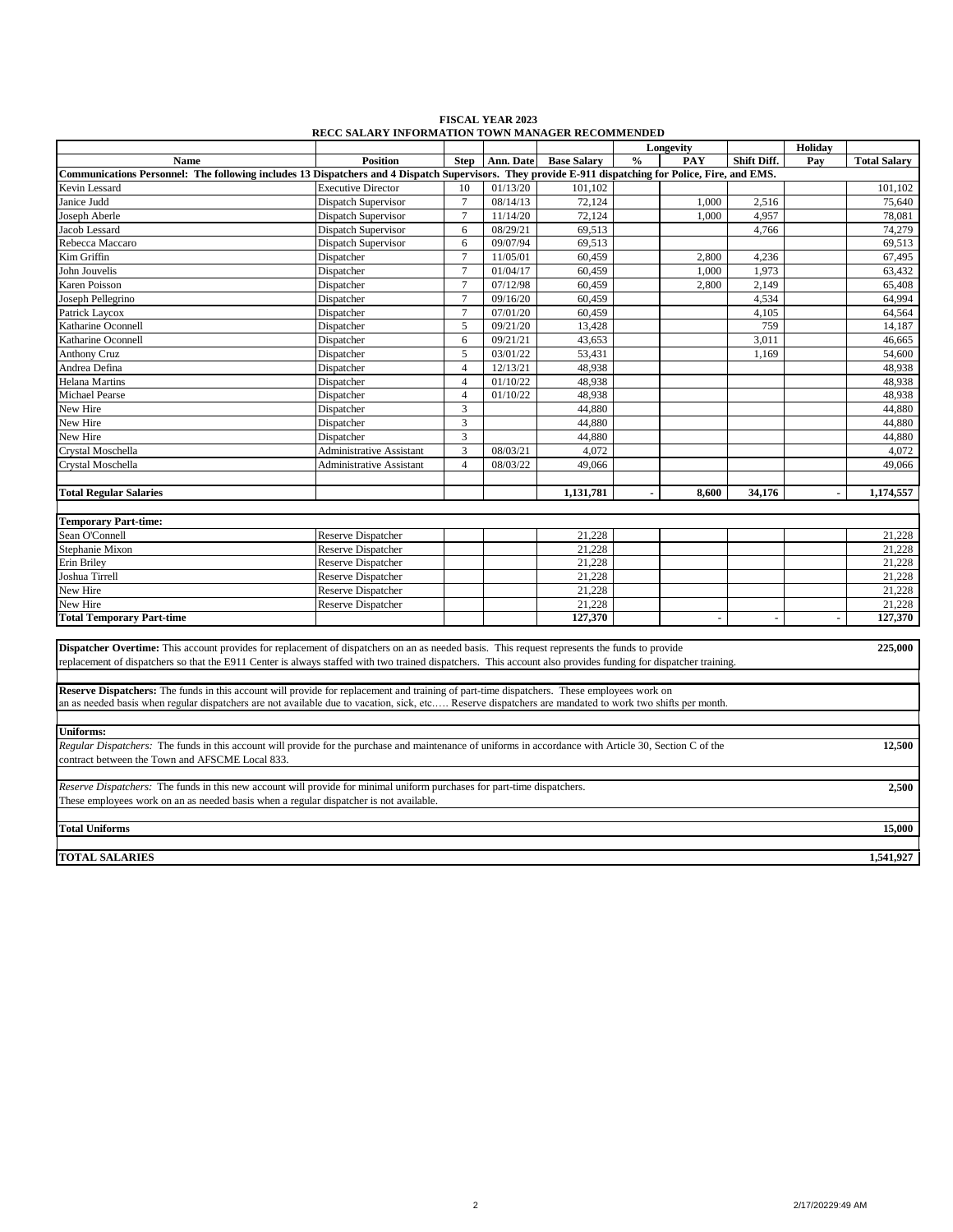| <b>FISCAL YEAR 2023</b>                           |
|---------------------------------------------------|
| <b>RECC SALARY INFORMATION DEPARTMENT REQUEST</b> |

|                                                                                                                                                                |                                 |                |           |                    |               | Longevity |                | Holiday        |                     |
|----------------------------------------------------------------------------------------------------------------------------------------------------------------|---------------------------------|----------------|-----------|--------------------|---------------|-----------|----------------|----------------|---------------------|
| <b>Name</b>                                                                                                                                                    | <b>Position</b>                 | <b>Step</b>    | Ann. Date | <b>Base Salary</b> | $\frac{0}{0}$ | PAY       | Shift Diff.    | Pay            | <b>Total Salary</b> |
| Communications Personnel: The following includes 13 Dispatchers and 4 Dispatch Supervisors. They provide E-911 dispatching for Police, Fire, and EMS.          |                                 |                |           |                    |               |           |                |                |                     |
| Kevin Lessard                                                                                                                                                  | <b>Executive Director</b>       | 10             | 01/13/20  | 101,102            |               |           |                |                | 101,102             |
| Janice Judd                                                                                                                                                    | <b>Dispatch Supervisor</b>      | $\overline{7}$ | 08/14/13  | 72,124             |               | 1,000     | 2,516          |                | 75,640              |
| Joseph Aberle                                                                                                                                                  | Dispatch Supervisor             | $\overline{7}$ | 11/14/20  | 72,124             |               | 1,000     | 4,957          |                | 78,081              |
| Jacob Lessard                                                                                                                                                  | Dispatch Supervisor             | 6              | 08/29/21  | 69,513             |               |           | 4,766          |                | 74,279              |
| Rebecca Maccaro                                                                                                                                                | <b>Dispatch Supervisor</b>      | 5              | 09/07/94  | 69.513             |               |           |                |                | 69,513              |
| Kim Griffin                                                                                                                                                    | Dispatcher                      | $\overline{7}$ | 11/05/01  | 60,459             |               | 2,800     | 4,236          |                | 67,495              |
| John Jouvelis                                                                                                                                                  | Dispatcher                      | $\overline{7}$ | 01/04/17  | 60.459             |               | 1.000     | 1.973          |                | 63,432              |
| Karen Poisson                                                                                                                                                  | Dispatcher                      | $\tau$         | 07/12/98  | 60,459             |               | 2,800     | 2,149          |                | 65,408              |
| Joseph Pellegrino                                                                                                                                              | Dispatcher                      | $\tau$         | 09/16/20  | 60,459             |               |           | 4,534          |                | 64,994              |
| Patrick Laycox                                                                                                                                                 | Dispatcher                      | $\tau$         | 07/01/20  | 60,459             |               |           | 4,105          |                | 64,564              |
| Katharine Oconnell                                                                                                                                             | Dispatcher                      | 5              | 09/21/20  | 13,428             |               |           | 759            |                | 14,187              |
| Katharine Oconnell                                                                                                                                             | Dispatcher                      | 6              | 09/21/21  | 43,653             |               |           | 3,011          |                | 46,665              |
| <b>Anthony Cruz</b>                                                                                                                                            | Dispatcher                      | 5              | 03/01/22  | 53,431             |               |           | 1.169          |                | 54,600              |
| Andrea Defina                                                                                                                                                  | Dispatcher                      | $\overline{4}$ | 12/13/21  | 48,938             |               |           |                |                | 48,938              |
| <b>Helana Martins</b>                                                                                                                                          | Dispatcher                      | $\overline{4}$ | 01/10/22  | 48,938             |               |           |                |                | 48,938              |
| Michael Pearse                                                                                                                                                 | Dispatcher                      | $\overline{4}$ | 01/10/22  | 48,938             |               |           |                |                | 48,938              |
| New Hire                                                                                                                                                       | Dispatcher                      | $\mathfrak{Z}$ |           | 44,880             |               |           |                |                | 44,880              |
| New Hire                                                                                                                                                       | Dispatcher                      | 3              |           | 44,880             |               |           |                |                | 44,880              |
| New Hire                                                                                                                                                       | Dispatcher                      | 3              |           | 44,880             |               |           |                |                | 44,880              |
| Crystal Moschella                                                                                                                                              | <b>Administrative Assistant</b> | 3              | 08/03/21  | 4,072              |               |           |                |                | 4,072               |
| Crystal Moschella                                                                                                                                              | <b>Administrative Assistant</b> | $\overline{4}$ | 08/03/22  | 49,066             |               |           |                |                | 49,066              |
|                                                                                                                                                                |                                 |                |           |                    |               |           |                |                |                     |
| <b>Total Regular Salaries</b>                                                                                                                                  |                                 |                |           | 1,131,781          |               | 8,600     | 34,176         |                | 1,174,557           |
|                                                                                                                                                                |                                 |                |           |                    |               |           |                |                |                     |
| <b>Temporary Part-time:</b>                                                                                                                                    |                                 |                |           |                    |               |           |                |                |                     |
| Sean O'Connell                                                                                                                                                 | <b>Reserve Dispatcher</b>       |                |           | 21,228             |               |           |                |                | 21,228              |
| Stephanie Mixon                                                                                                                                                | <b>Reserve Dispatcher</b>       |                |           | 21,228             |               |           |                |                | 21,228              |
| Erin Briley                                                                                                                                                    | <b>Reserve Dispatcher</b>       |                |           | 21,228             |               |           |                |                | 21,228              |
| Joshua Tirrell                                                                                                                                                 | <b>Reserve Dispatcher</b>       |                |           | 21,228             |               |           |                |                | 21,228              |
| New Hire                                                                                                                                                       | <b>Reserve Dispatcher</b>       |                |           | 21,228             |               |           |                |                | 21,228              |
| New Hire                                                                                                                                                       | Reserve Dispatcher              |                |           | 21,228             |               |           |                |                | 21,228              |
| <b>Total Temporary Part-time</b>                                                                                                                               |                                 |                |           | 127,370            |               | ÷,        | $\blacksquare$ | $\overline{a}$ | 127,370             |
|                                                                                                                                                                |                                 |                |           |                    |               |           |                |                |                     |
| <b>Dispatcher Overtime:</b> This account provides for replacement of dispatchers on an as needed basis. This request represents the funds to provide           |                                 |                |           |                    |               |           |                |                | 225,000             |
| replacement of dispatchers so that the E911 Center is always staffed with two trained dispatchers. This account also provides funding for dispatcher training. |                                 |                |           |                    |               |           |                |                |                     |
|                                                                                                                                                                |                                 |                |           |                    |               |           |                |                |                     |
| <b>Reserve Dispatchers:</b> The funds in this account will provide for replacement and training of part-time dispatchers. These employees work on              |                                 |                |           |                    |               |           |                |                |                     |
| an as needed basis when regular dispatchers are not available due to vacation, sick, etc Reserve dispatchers are mandated to work two shifts per month.        |                                 |                |           |                    |               |           |                |                |                     |
|                                                                                                                                                                |                                 |                |           |                    |               |           |                |                |                     |
| <b>Uniforms:</b>                                                                                                                                               |                                 |                |           |                    |               |           |                |                |                     |
| Regular Dispatchers: The funds in this account will provide for the purchase and maintenance of uniforms in accordance with Article 30, Section C of the       |                                 |                |           |                    |               |           |                |                | 12,500              |
| contract between the Town and AFSCME Local 833.                                                                                                                |                                 |                |           |                    |               |           |                |                |                     |
|                                                                                                                                                                |                                 |                |           |                    |               |           |                |                |                     |
| Reserve Dispatchers: The funds in this new account will provide for minimal uniform purchases for part-time dispatchers.                                       |                                 |                |           |                    |               |           |                |                | 2,500               |
| These employees work on an as needed basis when a regular dispatcher is not available.                                                                         |                                 |                |           |                    |               |           |                |                |                     |
|                                                                                                                                                                |                                 |                |           |                    |               |           |                |                |                     |
| <b>Total Uniforms</b>                                                                                                                                          |                                 |                |           |                    |               |           |                |                | 15,000              |
|                                                                                                                                                                |                                 |                |           |                    |               |           |                |                |                     |
|                                                                                                                                                                |                                 |                |           |                    |               |           |                |                |                     |
| <b>TOTAL SALARIES</b>                                                                                                                                          |                                 |                |           |                    |               |           |                |                | 1,541,927           |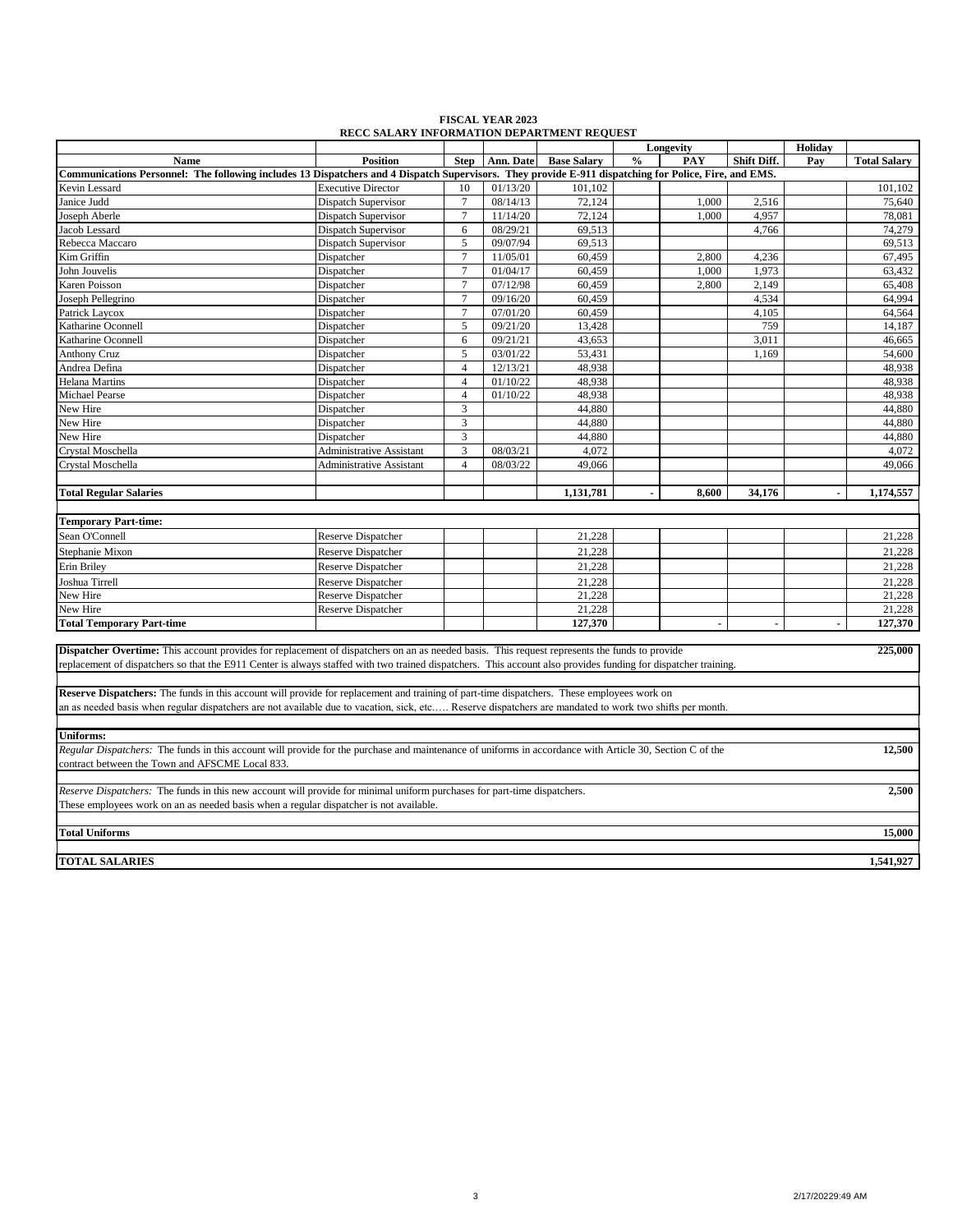| <b>RECC SALARY INFORMATION</b><br>Holiday<br>Longevity                                                                                                         |                                 |                 |           |                    |                      |                |                |                     |
|----------------------------------------------------------------------------------------------------------------------------------------------------------------|---------------------------------|-----------------|-----------|--------------------|----------------------|----------------|----------------|---------------------|
| Name                                                                                                                                                           | <b>Position</b>                 | <b>Step</b>     | Ann. Date | <b>Base Salary</b> | $\frac{0}{0}$<br>PAY | Shift Diff.    | Pay            | <b>Total Salary</b> |
| Communications Personnel: The following includes 12 Dispatchers and 4 Dispatch Supervisors. They provide E-911 dispatching for Police, Fire, and EMS.          |                                 |                 |           |                    |                      |                |                |                     |
| Kevin Lessard                                                                                                                                                  | <b>Executive Director</b>       | 10              | 01/13/20  | 98,878             |                      |                |                | 98,878              |
| <b>Edward Sullivan</b>                                                                                                                                         | Dispatch Supervisor             | $\overline{7}$  | 09/07/94  | 66,361             |                      | 3,100          |                | 69,461              |
| Jason McNamara                                                                                                                                                 | Dispatch Supervisor             | $\overline{7}$  | 05/12/08  | 66,361             |                      | 1,500<br>2,545 |                | 70,406              |
| Janice Judd                                                                                                                                                    | Dispatch Supervisor             | $7\phantom{.0}$ | 08/14/13  | 66,361             |                      | 1,000<br>5,052 |                | 72,413              |
| Joseph Aberle                                                                                                                                                  | Dispatch Supervisor             | 6               | 11/14/20  | 63,807             |                      | 4,786          |                | 68,593              |
| Kim Griffin                                                                                                                                                    | Dispatcher                      | $\overline{7}$  | 11/05/01  | 54,953             |                      | 4,279<br>2,100 |                | 61,332              |
| John Jouvelis                                                                                                                                                  | Dispatcher                      | $\tau$          | 01/04/17  | 54,953             |                      | 2,061          |                | 57,014              |
| <b>Karen Poisson</b>                                                                                                                                           | Dispatcher                      | $\overline{7}$  | 07/12/98  | 54,953             |                      | 2,158<br>2,600 |                | 59,711              |
| Katharine Oconnell                                                                                                                                             | Dispatcher                      | $\overline{4}$  | 09/21/20  | 10,879             |                      | 816            |                | 11,695              |
| Katharine Oconnell                                                                                                                                             | Dispatcher                      | 5               | 09/21/21  | 36,104             |                      |                |                | 36,104              |
| Erin Briley                                                                                                                                                    | Dispatcher                      | $\overline{3}$  | 09/14/20  | 27,086             |                      | 2,031          |                | 29,117              |
| Erin Briley                                                                                                                                                    | Dispatcher                      | $\overline{4}$  | 03/14/21  | 13,892             |                      |                |                | 13,892              |
| Rebecca Maccaro                                                                                                                                                | Dispatcher                      | 5               | 11/14/19  | 43,685             |                      |                |                | 43,685              |
| Rebecca Maccaro                                                                                                                                                | Dispatcher                      | 6               | 05/14/21  | 7,085              |                      |                |                | 7,085               |
| Patrick Laycox                                                                                                                                                 | Dispatcher                      | 6               | 07/01/20  | 52,839             |                      |                |                | 52,839              |
| Jacob Lessard                                                                                                                                                  | Dispatcher                      | $\overline{7}$  | 09/16/20  | 54,953             |                      | 2,061          |                | 57,014              |
| Andrew Palmacci                                                                                                                                                | Dispatcher                      | $\overline{4}$  | 07/01/20  | 21,758             |                      | 1,632          |                | 23,390              |
| Andrew Palmacci                                                                                                                                                | Dispatcher                      | 5               | 01/01/21  | 24,131             |                      |                |                | 24,131              |
| Joseph Pellegrino                                                                                                                                              | Dispatcher                      | $\overline{7}$  | 09/16/20  | 54,953             |                      | 4,121          |                | 59,075              |
| Sarah Sabella                                                                                                                                                  | Dispatcher                      | $\tau$          | 07/27/20  | 54,953             |                      | 4,121          |                | 59,075              |
| Joshua Tirrell                                                                                                                                                 | Dispatcher                      | $\overline{4}$  | 03/16/20  | 8,200              |                      |                |                | 8,200               |
| Joshua Tirrell                                                                                                                                                 | Dispatcher                      | 5               | 09/16/21  | 39,051             |                      |                |                | 39,051              |
| Crystal Moschella                                                                                                                                              | <b>Administrative Assistant</b> | 2               | 08/03/20  | 4,456              |                      |                |                | 4,456               |
| Crystal Moschella                                                                                                                                              | <b>Administrative Assistant</b> | 3               | 08/03/21  | 47,264             |                      |                |                | 47,264              |
| <b>Total Communications Personnel</b>                                                                                                                          | 18                              |                 |           | 937,148            | 10,300               | 35,663         | $\blacksquare$ | 1,073,883           |
|                                                                                                                                                                |                                 |                 |           |                    |                      |                |                |                     |
| <b>Total Regular Salaries</b>                                                                                                                                  |                                 |                 |           | 937,148            | 10,300               | 35,663         |                | 1,073,883           |
|                                                                                                                                                                |                                 |                 |           |                    |                      |                |                |                     |
| <b>Temporary Part-time:</b>                                                                                                                                    |                                 |                 |           |                    |                      |                |                |                     |
| Shaun Silvia                                                                                                                                                   | Dispatcher                      |                 |           | 20,036             |                      |                |                | 20,036              |
| Shawn O'Connell                                                                                                                                                | Dispatcher                      |                 |           | 20,036             |                      |                |                | 20,036              |
| New Hire                                                                                                                                                       | Dispatcher                      |                 |           | 20,036             |                      |                |                | 20,036              |
| New Hire                                                                                                                                                       | Dispatcher                      |                 |           | 20.036             |                      |                |                | 20.036              |
| New Hire                                                                                                                                                       | Dispatcher                      |                 |           | 20,036             |                      |                |                | 20,036              |
| <b>Total Temporary Part-time</b>                                                                                                                               |                                 |                 |           | 40,072             |                      | L.             |                | 100,181             |
|                                                                                                                                                                |                                 |                 |           |                    |                      |                |                |                     |
| Dispatcher Overtime: This account provides for replacement of dispatchers on an as needed basis. This request represents the funds to provide                  |                                 |                 |           |                    |                      |                |                | 200,000             |
| replacement of dispatchers so that the E911 Center is always staffed with two trained dispatchers. This account also provides funding for dispatcher training. |                                 |                 |           |                    |                      |                |                |                     |
|                                                                                                                                                                |                                 |                 |           |                    |                      |                |                |                     |
| Reserve Dispatchers: The funds in this account will provide for replacement and training of part-time dispatchers. These employees work on                     |                                 |                 |           |                    |                      |                |                |                     |
| an as needed basis when regular dispatchers are not available due to vacation, sick, etc Reserve dispatchers are mandated to work two shifts per month.        |                                 |                 |           |                    |                      |                |                |                     |
|                                                                                                                                                                |                                 |                 |           |                    |                      |                |                |                     |
| <b>Uniforms:</b>                                                                                                                                               |                                 |                 |           |                    |                      |                |                |                     |
| Regular Dispatchers: The funds in this account will provide for the purchase and maintenance of uniforms in accordance with Article 30, Section C of the       |                                 |                 |           |                    |                      |                |                | 10,000              |
| contract between the Town and AFSCME Local 833.                                                                                                                |                                 |                 |           |                    |                      |                |                |                     |
|                                                                                                                                                                |                                 |                 |           |                    |                      |                |                |                     |
| Reserve Dispatchers: The funds in this new account will provide for minimal uniform purchases for part-time dispatchers.                                       |                                 |                 |           |                    |                      |                |                | 2,500               |
| These employees work on an as needed basis when a regular dispatcher is not available.                                                                         |                                 |                 |           |                    |                      |                |                |                     |
|                                                                                                                                                                |                                 |                 |           |                    |                      |                |                |                     |
| <b>Total Uniforms</b>                                                                                                                                          |                                 |                 |           |                    |                      |                |                | 12,500              |
|                                                                                                                                                                |                                 |                 |           |                    |                      |                |                |                     |
| <b>TOTAL SALARIES</b>                                                                                                                                          |                                 |                 |           |                    |                      |                |                | 1,286,383           |
|                                                                                                                                                                |                                 |                 |           |                    |                      |                |                |                     |

#### **FISCAL YEAR 2022 RECC SALARY INFORMATION**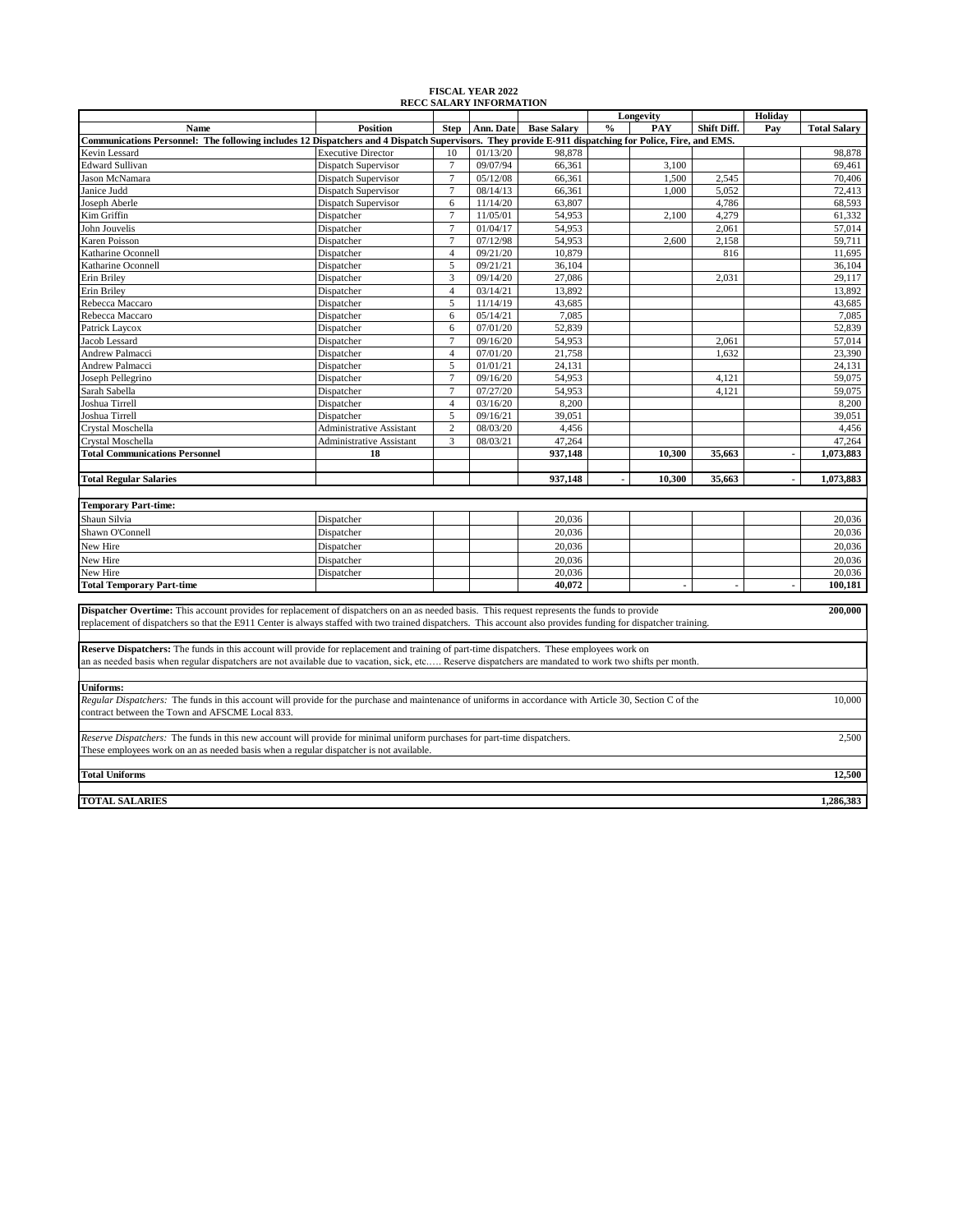|                                                                                                                                                                |                           |                     |                      | <b><i>REUU SALART INFURNIATION</i></b>                    |                | Education |      | Longevity |             | Holiday      |                     |
|----------------------------------------------------------------------------------------------------------------------------------------------------------------|---------------------------|---------------------|----------------------|-----------------------------------------------------------|----------------|-----------|------|-----------|-------------|--------------|---------------------|
| Name                                                                                                                                                           | Position                  | <b>Step</b>         | Ann. Date            | <b>Base Salary</b>                                        | $\%$           |           | $\%$ | PAY       | Shift Diff. | Pay          | <b>Total Salary</b> |
| Communications Personnel: The following includes 8 Dispatchers and one head Dispatcher.                                                                        |                           |                     |                      | They provide E-911 dispatching for Police, Fire, and EMS. |                |           |      |           |             |              |                     |
|                                                                                                                                                                | <b>Executive Director</b> | 10                  | 01/01/20             | 96.702                                                    |                |           |      |           |             |              | 96,702              |
|                                                                                                                                                                | Dispatcher Supervisor     | 5                   | 11/14/19             |                                                           |                |           |      |           |             |              |                     |
|                                                                                                                                                                | Dispatcher Supervisor     | 5                   | 12/17/15             | 64,901                                                    |                | ÷         |      |           |             | 2,995        | 67,897              |
|                                                                                                                                                                | Dispatcher Supervisor     | 5                   | 10/14/18             | 64,901                                                    |                | ÷         |      |           | 4,868       | 3,220        | 72,989              |
| <b>Edward Sullivan</b>                                                                                                                                         | Dispatcher Supervisor     | 5                   | 09/07/94             | 64,901                                                    |                |           |      | 2,500     |             | 3,111        | 70,512              |
| Kim Griffin                                                                                                                                                    | Dispatcher                | 5                   | 11/05/01             | 53,744                                                    |                |           |      | 2,000     | 4,181       | 2,766        | 62,690              |
| John Jouvelis                                                                                                                                                  | Dispatcher                | 5                   | 01/04/17             | 53,744                                                    |                |           |      |           |             | 2.480        | 56,224              |
| Janice Judd                                                                                                                                                    | Dispatcher                | 5                   | 08/14/13             | 53,744                                                    |                |           |      | 1,000     | 4,106       | 2,716        | 61,566              |
| ason McNamara                                                                                                                                                  | Dispatcher                | 5                   | 05/12/08             | 53,744                                                    |                |           |      | 1,500     | 2,072       | 2,645        | 59,961              |
| <b>Karen Poisson</b>                                                                                                                                           | Dispatcher                | 5                   | 07/12/98             | 53,744                                                    |                |           |      | 2,000     | 2,090       | 2,669        | 60,503              |
| Joseph Aberle                                                                                                                                                  | Dispatcher                | $\overline{4}$      | 05/14/17             | 19,206                                                    |                |           |      |           | 1,440       | 953          | 21,599              |
| Joseph Aberle                                                                                                                                                  | Dispatcher                | 5                   | 11/14/20             | 33,770                                                    |                |           |      |           | 2,533       | 1,676        | 37,978              |
| Sandra Langley                                                                                                                                                 | Dispatcher                | $\overline{3}$      | 11/14/19             | 40,896                                                    |                |           |      |           | 3.067       | 2,029        | 45,993              |
| Sandra Langley                                                                                                                                                 |                           | $\overline{4}$      | 05/14/20             | 6,732                                                     |                |           |      |           | 505         | 334          | 7,571               |
|                                                                                                                                                                | Dispatcher                |                     |                      |                                                           |                |           |      |           | 2,787       |              |                     |
| Rebecca Maccaro                                                                                                                                                | Dispatcher                | $\overline{2}$<br>3 | 11/14/19             | 37,159                                                    |                |           |      |           |             | 1,844        | 41,789              |
| Rebecca Maccaro                                                                                                                                                | Dispatcher                | $\overline{1}$      | 05/14/20             | 6,125                                                     |                |           |      |           | 459<br>728  | 304          | 6,889               |
| New Hire                                                                                                                                                       | Dispatcher                | $\overline{2}$      | 04/01/19<br>10/01/20 | 9,711<br>32,043                                           |                |           |      |           | 2,403       | 662<br>2,186 | 11,101<br>36,632    |
|                                                                                                                                                                | Dispatcher                |                     | 04/01/19             | 9.711                                                     |                |           |      |           | 728         | 662          | 11.101              |
| New Hire                                                                                                                                                       | Dispatcher                | $\overline{2}$      | 10/01/20             |                                                           |                |           |      |           | 2.403       |              |                     |
|                                                                                                                                                                | Dispatcher                |                     | 04/01/19             | 32,043                                                    |                |           |      |           |             | 2,186        | 36,632              |
| New Hire                                                                                                                                                       | Dispatcher                |                     |                      | 9,711                                                     |                |           |      |           | 728         | 662          | 11,101              |
|                                                                                                                                                                | Dispatcher                | $\overline{c}$      | 10/01/20             | 32,043                                                    |                |           |      |           | 2,403       | 2,186        | 36,632              |
| New Hire                                                                                                                                                       | Dispatcher                | $\mathbf{1}$        | 04/01/19             | 9,711                                                     |                |           |      |           | 728         | 662          | 11,101              |
|                                                                                                                                                                | Dispatcher                | $\overline{2}$      | 10/01/20             | 32,043                                                    |                |           |      |           | 2,403       | 2,186        | 36,632              |
|                                                                                                                                                                | Administrative Assistant  | $\overline{4}$      |                      | 51.969                                                    |                |           |      |           |             |              | 51,969              |
| <b>Total Communications Personnel</b>                                                                                                                          | 18                        |                     |                      | 922.995                                                   |                |           |      | 9,000     | 40,634      | 41,136       | 1,013,765           |
|                                                                                                                                                                |                           |                     |                      |                                                           |                |           |      |           |             |              |                     |
| <b>Total Regular Salaries</b>                                                                                                                                  |                           |                     |                      | 922,995                                                   |                |           |      | 9.000     | 40,634      | 41,136       | 1,013,765           |
|                                                                                                                                                                |                           |                     |                      |                                                           |                |           |      |           |             |              |                     |
| <b>Femporary Part-time:</b>                                                                                                                                    |                           |                     |                      |                                                           |                |           |      |           |             |              |                     |
| New Hire                                                                                                                                                       | Dispatcher                |                     | 04/01/19             | 4,855                                                     |                |           |      |           | 364         | 331          | 5,551               |
|                                                                                                                                                                | Dispatcher                | $\overline{2}$      | 10/01/20             | 16,021                                                    |                |           |      |           | 1.202       | 1.093        | 18,316              |
| <b>Total Temporary Part-time</b>                                                                                                                               |                           |                     |                      | 20,877                                                    | $\blacksquare$ | ä,        |      |           | 364         | 331          | 23,867              |
|                                                                                                                                                                |                           |                     |                      |                                                           |                |           |      |           |             |              |                     |
| Dispatcher Overtime: This account provides for replacement of dispatchers on an as needed basis. This request represents the funds to provide                  |                           |                     |                      |                                                           |                |           |      |           |             |              | 150,186             |
| replacement of dispatchers so that the E911 Center is always staffed with two trained dispatchers. This account also provides funding for dispatcher training. |                           |                     |                      |                                                           |                |           |      |           |             |              |                     |
|                                                                                                                                                                |                           |                     |                      |                                                           |                |           |      |           |             |              |                     |
| Reserve Dispatchers: The funds in this account will provide for replacement and training of part-time dispatchers. These employees work on                     |                           |                     |                      |                                                           |                |           |      |           |             |              | 28,500              |
| an as needed basis when regular dispatchers are not available due to vacation, sick, etc Reserve dispatchers are mandated to work two shifts per month.        |                           |                     |                      |                                                           |                |           |      |           |             |              |                     |
|                                                                                                                                                                |                           |                     |                      |                                                           |                |           |      |           |             |              |                     |
| <b>Jniforms:</b>                                                                                                                                               |                           |                     |                      |                                                           |                |           |      |           |             |              |                     |
| Regular Dispatchers: The funds in this account will provide for the purchase and maintenance of uniforms in accordance with Article 30, Section C of the       |                           |                     |                      |                                                           |                |           |      |           |             |              | 13,500              |
| contract between the Town and AFSCME Local 833.                                                                                                                |                           |                     |                      |                                                           |                |           |      |           |             |              |                     |
|                                                                                                                                                                |                           |                     |                      |                                                           |                |           |      |           |             |              |                     |
| Reserve Dispatchers: The funds in this new account will provide for minimal uniform purchases for part-time dispatchers.                                       |                           |                     |                      |                                                           |                |           |      |           |             |              | 3,000               |
| These employees work on an as needed basis when a regular dispatcher is not available.                                                                         |                           |                     |                      |                                                           |                |           |      |           |             |              |                     |
|                                                                                                                                                                |                           |                     |                      |                                                           |                |           |      |           |             |              |                     |
| <b>Total Uniforms</b>                                                                                                                                          |                           |                     |                      |                                                           |                |           |      |           |             |              | 16,500              |
|                                                                                                                                                                |                           |                     |                      |                                                           |                |           |      |           |             |              |                     |
| <b>TOTAL SALARIES</b>                                                                                                                                          |                           |                     |                      |                                                           |                |           |      |           |             |              | 1,208,951           |

## **FISCAL YEAR 2021 RECC SALARY INFORMATION**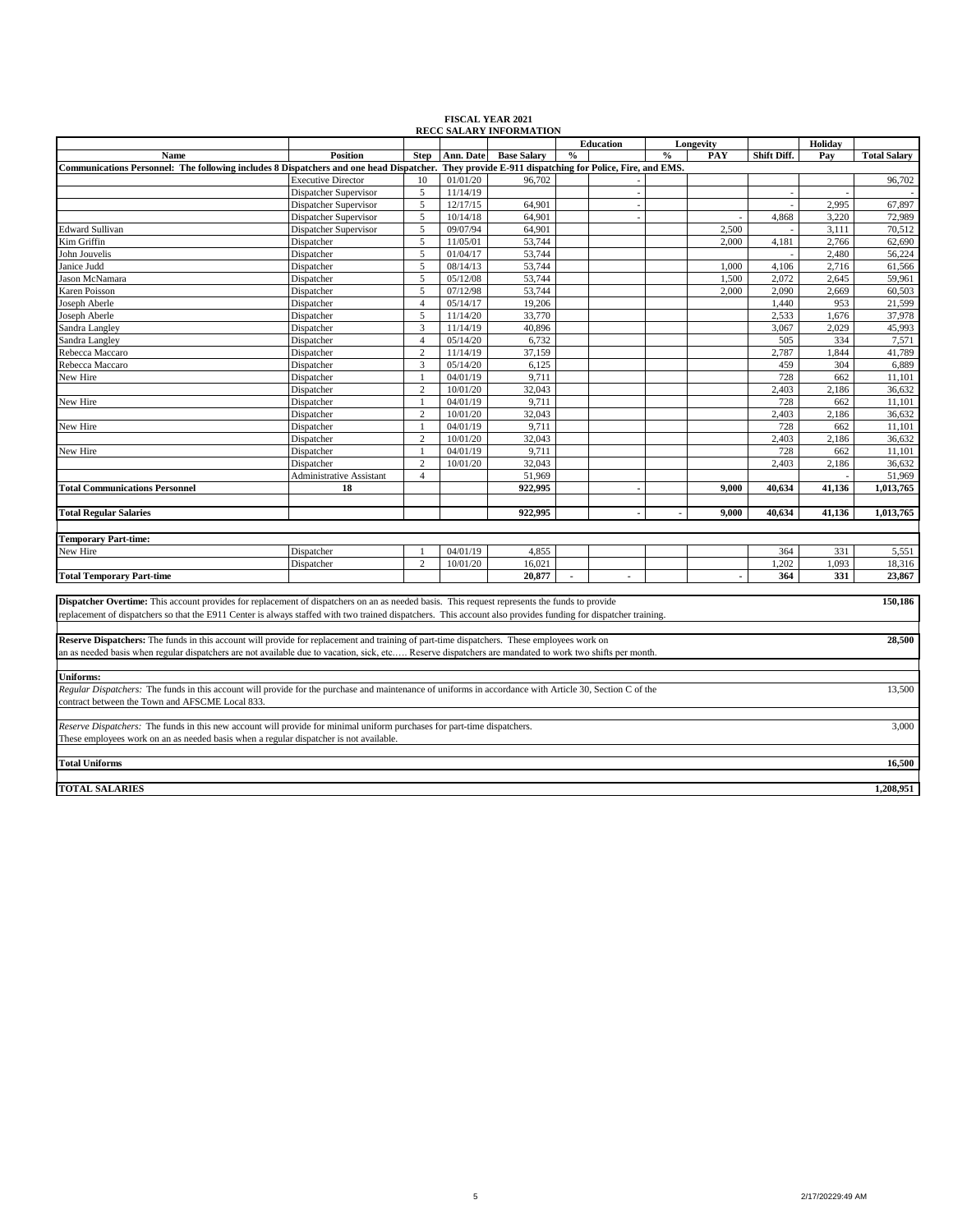# **NMRECC Operating Expenses**

*5210 Energy Utilities*

|                                     | FY2021          | FY2021          | FY2022          | <b>FY2023</b>   | <b>FY2023</b> |
|-------------------------------------|-----------------|-----------------|-----------------|-----------------|---------------|
|                                     | <b>BUDGETED</b> | <b>EXPENDED</b> | <b>BUDGETED</b> | <b>DEPT REO</b> | <b>TM REC</b> |
|                                     | 30,000          | 27,574          | 31,050          | 36,300          | 36,300        |
|                                     |                 |                 |                 |                 |               |
| 5210-001 - National Grid Electric   |                 |                 | 27,000          | 34,000          | 34,000        |
| 5210-002 - National Grid Gas        |                 |                 | 2,250           | 1,500           | 1,500         |
| Direct Energy-Gas Supply (New FY22) |                 |                 | 1,800           | 800             | 800           |
|                                     |                 |                 |                 |                 |               |
| Total 5210 Energy Utilities:        |                 |                 |                 | 36,300          | 36,300        |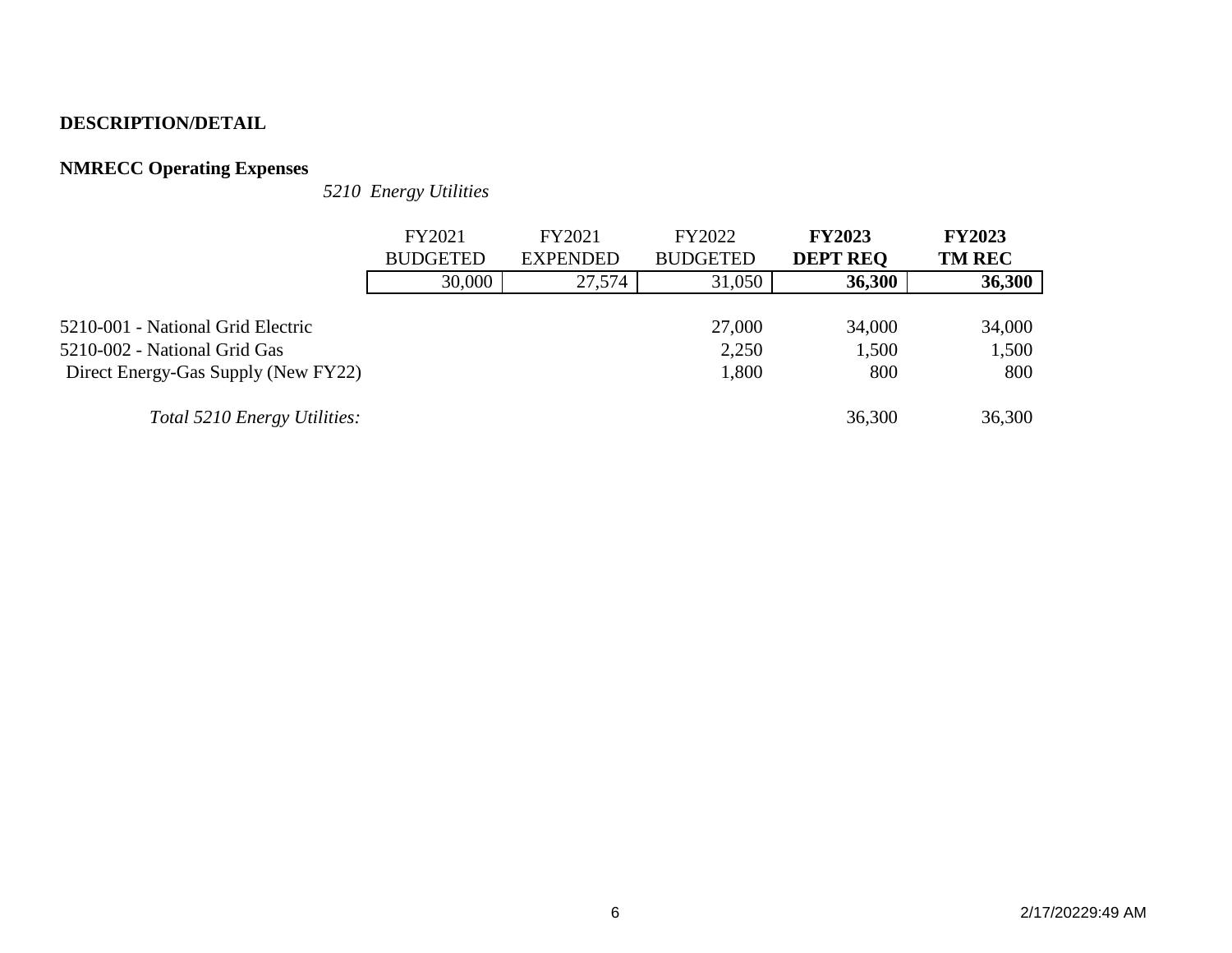### **NMRECC Operating Expenses**

*5240 Repairs and Maintenance*

|                                                                                                  | FY2021<br><b>BUDGETED</b> | FY2021<br><b>EXPENDED</b> | FY2022<br><b>BUDGETED</b> | <b>FY2023</b><br><b>DEPT REO</b> | <b>FY2023</b><br><b>TM REC</b> |
|--------------------------------------------------------------------------------------------------|---------------------------|---------------------------|---------------------------|----------------------------------|--------------------------------|
|                                                                                                  | 4,860                     | 4.422                     | 23,005                    | 23,100                           | 23,100                         |
|                                                                                                  |                           |                           |                           |                                  |                                |
| B.E.F. Enterprises - Fire alarm system/Fire Extinguishers inspection and Service Est. Costs      |                           |                           | 1,500                     | 1,200                            | 1.200                          |
| NE Fire&Sprinkler Pro. Inc. - Wet/Pre-Action Sprinkler system inspections and Service Est. Costs |                           |                           | 1.500                     | 1.200                            | 1.200                          |
| Kraft Power Corporation - Emergency generator service contract                                   |                           |                           | 2,000                     | 2.100                            | 2,100                          |
| Grounds Maintenance                                                                              |                           |                           | 1,700                     | 1.700                            | 1.700                          |
| General HVAC, electrical, misc (ATCO Service Contract)                                           |                           |                           | 6,500                     | 6,500                            | 6,500                          |
| Vertiv UPS Maintenance and Service (New FY22 Operational Cost/Service)                           |                           |                           | 8,305                     | 8.400                            | 8.400                          |
| Lowell Janitorial Supplies for NMRECC Facility/Custodian Costs for Emergency Coverage            |                           |                           | 1,500                     | 2,000                            | 2,000                          |
| Total 5240 Repairs and Maintenance:                                                              |                           |                           |                           | 23,100                           | 23,100.00                      |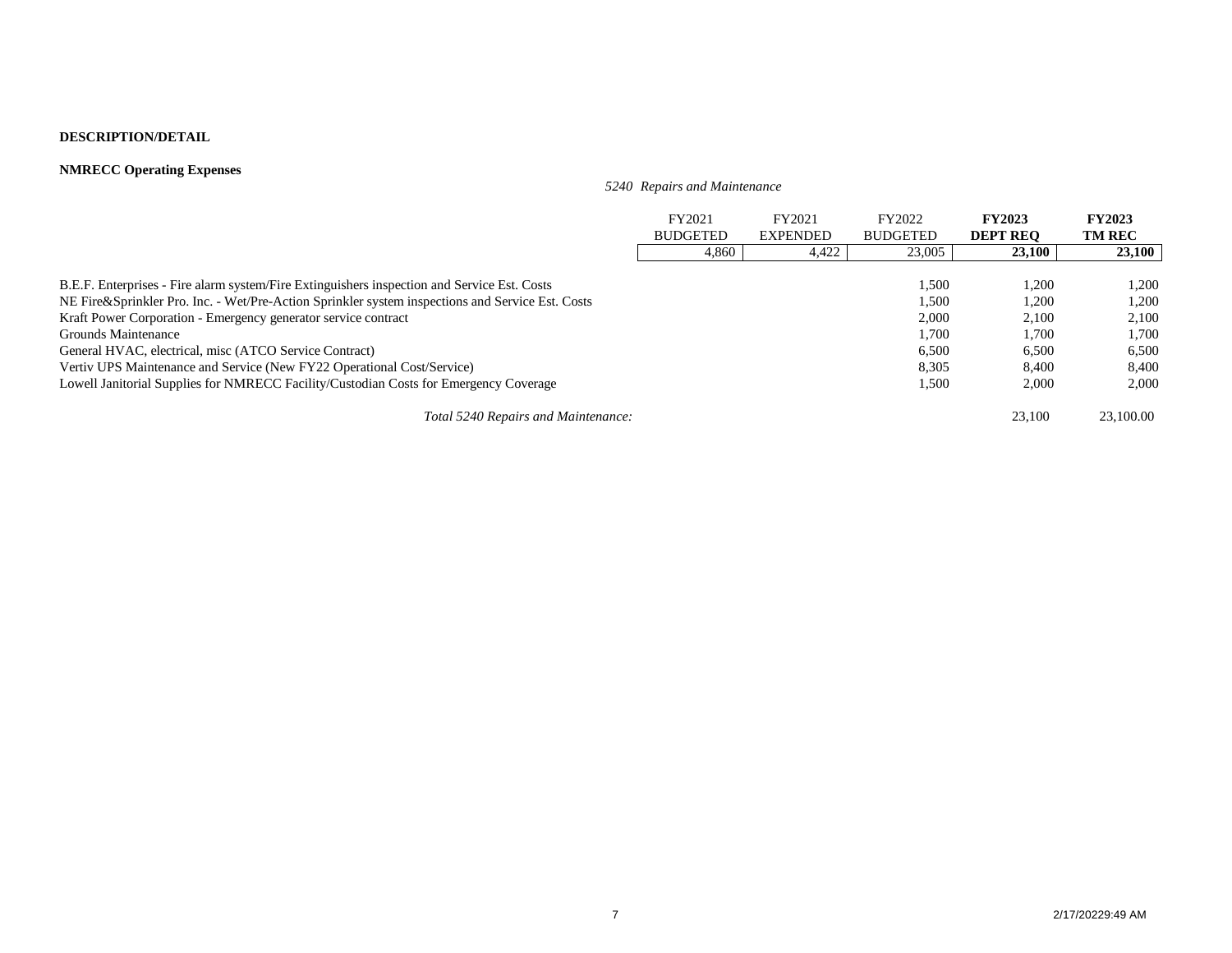# **NMRECC Operating Expenses**

*5423 All Other Supplies*

|                 | FY2021<br><b>BUDGETED</b> | FY2021<br><b>EXPENDED</b> | FY2022<br><b>BUDGETED</b> | <b>FY2023</b><br><b>DEPT REQ</b> | <b>FY2023</b><br><b>TM REC</b> |
|-----------------|---------------------------|---------------------------|---------------------------|----------------------------------|--------------------------------|
|                 | 5,000                     | 2,375                     | 5,000                     | 5,000                            | 5,000                          |
|                 |                           |                           | 5,000                     | 5,000                            | 5,000                          |
| <i>ipplies:</i> |                           |                           |                           | 5,000                            | 5,000                          |

*Total 5423 All Other Sue*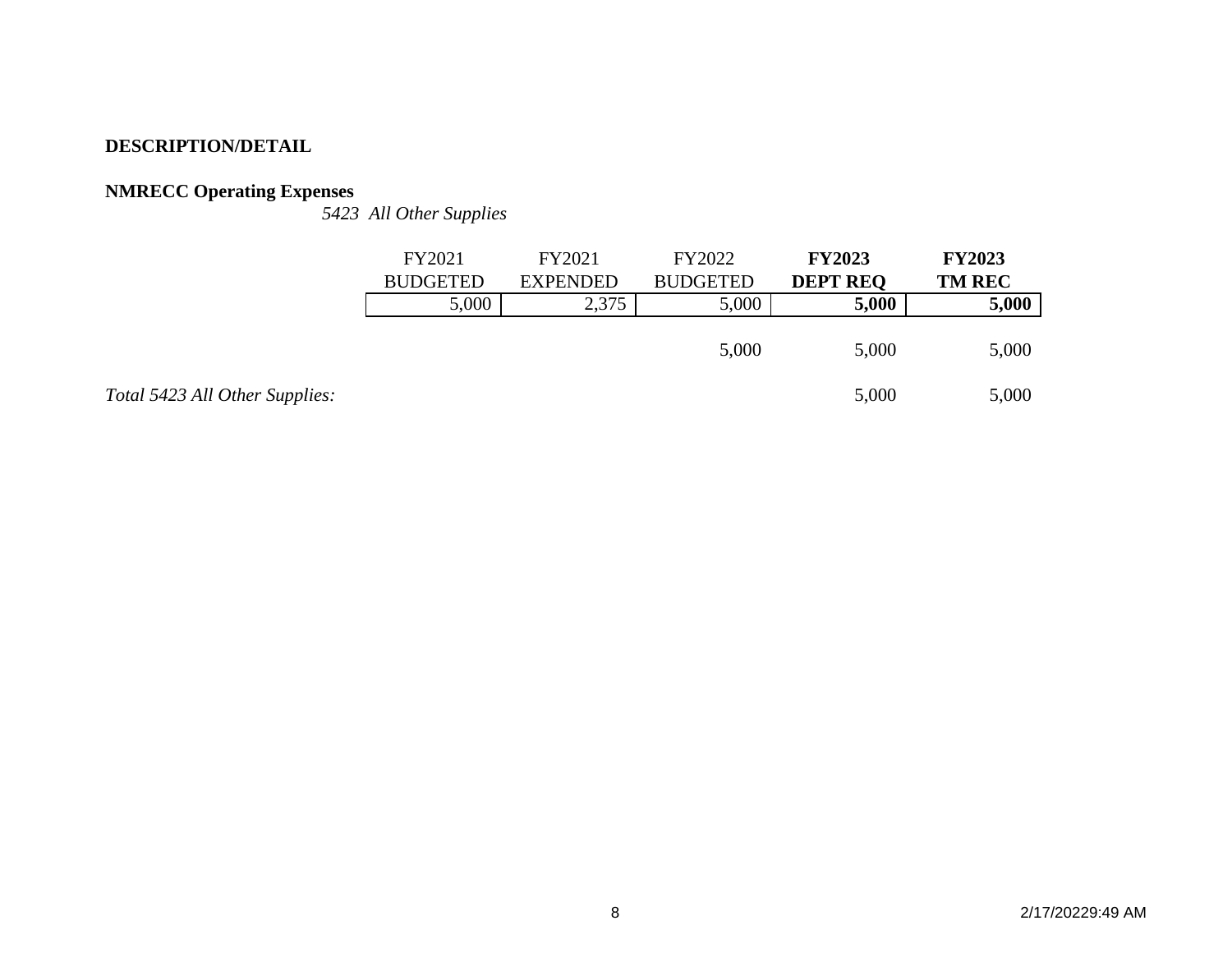### **NMRECC Operating Expenses**

*5270 Leases and Contracts*

|                                                                                                             | FY2021          | FY2021          | FY2022          | <b>FY2023</b>   | <b>FY2023</b> |
|-------------------------------------------------------------------------------------------------------------|-----------------|-----------------|-----------------|-----------------|---------------|
|                                                                                                             | <b>BUDGETED</b> | <b>EXPENDED</b> | <b>BUDGETED</b> | <b>DEPT REO</b> | <b>TM REC</b> |
|                                                                                                             | 118,561         | 41,186          | 203,651         | 167,981         | 167,981       |
|                                                                                                             |                 |                 |                 |                 |               |
| Priority Dispatch - NMRECC ProQA annual maintenance, extended service, and accreditation.                   |                 |                 | 25,200          | 25,200          | 25,200        |
| Priority Dispatch-NMRECC Q Plus for EMD, (New in FY22, eligible for 911 EMD Grant Reimb.)                   |                 |                 | 70,200          | 23,500          | 23,500        |
| CyberComm Inc. - Zetron Extended Warranty with wrap around coverage year 3 of 5.                            |                 |                 | 7,298           | 7,298           | 7,298         |
| LW Bills Co. - TRX50 fire alarm receiver maintenance (2) and service call coverage                          |                 |                 | 750             | 1,000           | 1,000         |
| Central Square/IMC/Tritech - NMRECC CAD software, license, Pervasive, and user clients.                     |                 |                 | 36,595          | 38,600          | 38,600        |
| Motorola / CyberComm, Inc. - MCC 7500 K Core console maintenance plus year 3 of 5.                          |                 |                 | 44,746          | 44,746          | 44,746        |
| Convergint Technologies - Annual maintenance for security server, cameras, and card access.                 |                 |                 | 4,700           | 4,888           | 4,888         |
| <b>MUNIS Financial Software</b>                                                                             |                 |                 | 10,000          | 10,000          | 10,000        |
| SystemWorks (DTS)-Annual License Dispatch Overtime and Scheduling System (25 Users) (New FY22 req.)         |                 |                 | 2,600           | 3,000           | 3,000         |
| Guardian Tracking-Annual Subscription One-Time Implementation Fee*(One-Time fee in FY22)                    |                 |                 | 405             |                 |               |
| Guardian Tracking System for Employee Performance Management, Software and Access (25 Users) New FY22 req.) |                 |                 | 1,157           | 1,485           | 1,485         |
| Delphi DHQ Access System for 27 users to access Data Sharing between PDs and NMRECC (New FY23 Request)      |                 |                 |                 | 3,564           | 3,564         |
| Delphi DHO One Time Startup and Customization Fee *(One-Time fee in FY23)                                   |                 |                 |                 | 1,100           | 1,100         |
| <b>BEI-NICE Phone/Radio Logger Maintenance Agreement</b>                                                    |                 |                 |                 | 3,600           | 3,600         |
| Total 5270 Leases and Contract:                                                                             |                 |                 |                 | 167.981         | 167,981       |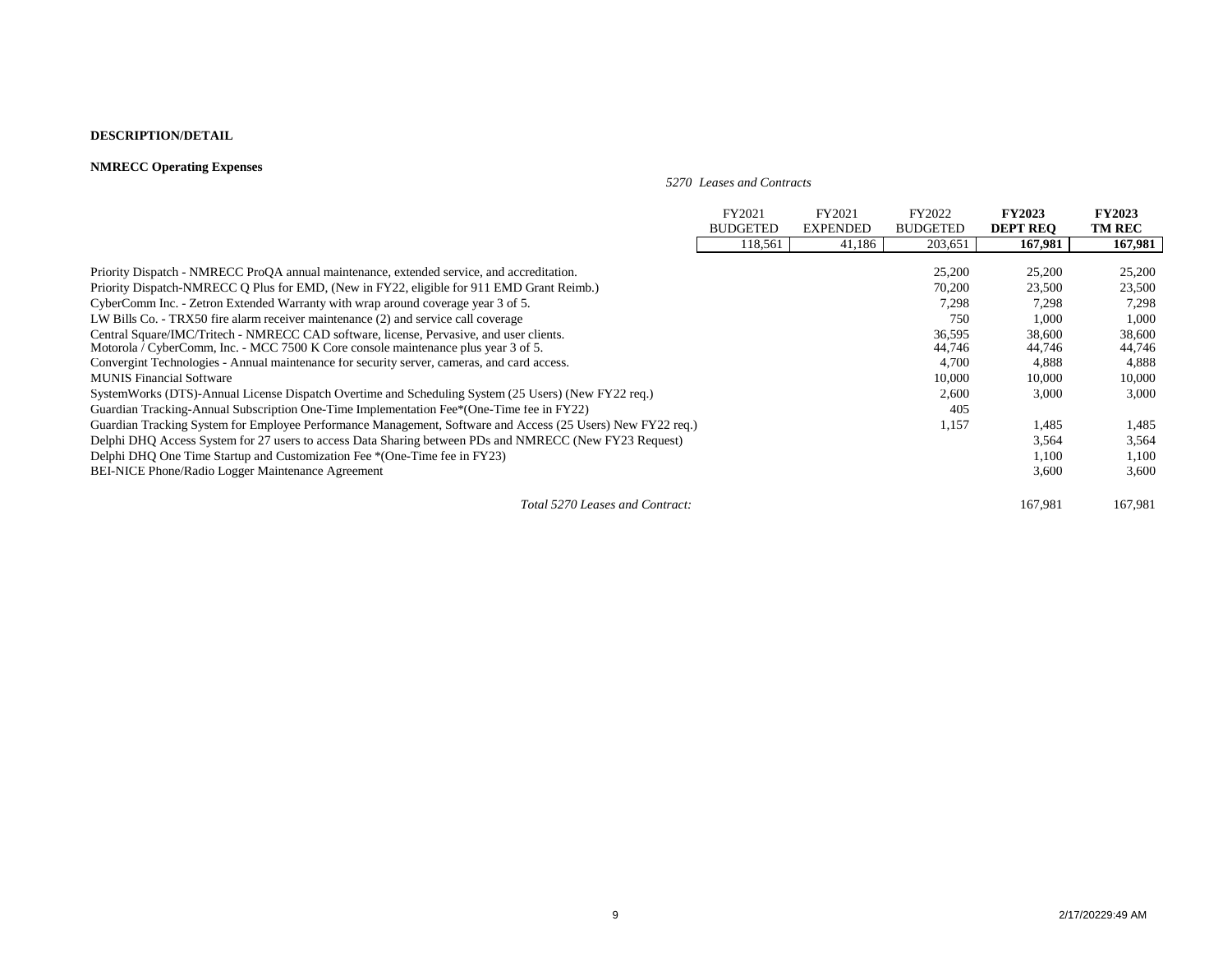### **NMRECC Operating Expenses**

*5310 Professional Services*

|                                                                                                                                                                                                                                  | FY2021<br><b>BUDGETED</b> | FY2021<br><b>EXPENDED</b> | FY2022<br><b>BUDGETED</b> | <b>FY2023</b><br><b>DEPT REO</b> | <b>FY2023</b><br><b>TM REC</b> |
|----------------------------------------------------------------------------------------------------------------------------------------------------------------------------------------------------------------------------------|---------------------------|---------------------------|---------------------------|----------------------------------|--------------------------------|
|                                                                                                                                                                                                                                  | 85,740                    | 57,983                    | 67,500                    | 66,500                           | 66,500                         |
| Delphi Technology Solutions - Computer, IT, network administration, and software maintenance<br>Medical Services - Medical screening, physicals, psychological testing, fitness for duty testing,<br>alcohol and drug screening. |                           |                           | 55,000<br>2,500           | 54,000<br>2,500                  | 54,000<br>2,500                |
| <b>Annual Audits</b>                                                                                                                                                                                                             |                           |                           | 10,000                    | 10.000                           | 10,000                         |
| Total 5310 Professional Services:                                                                                                                                                                                                |                           |                           |                           | 66,500                           | 66,500                         |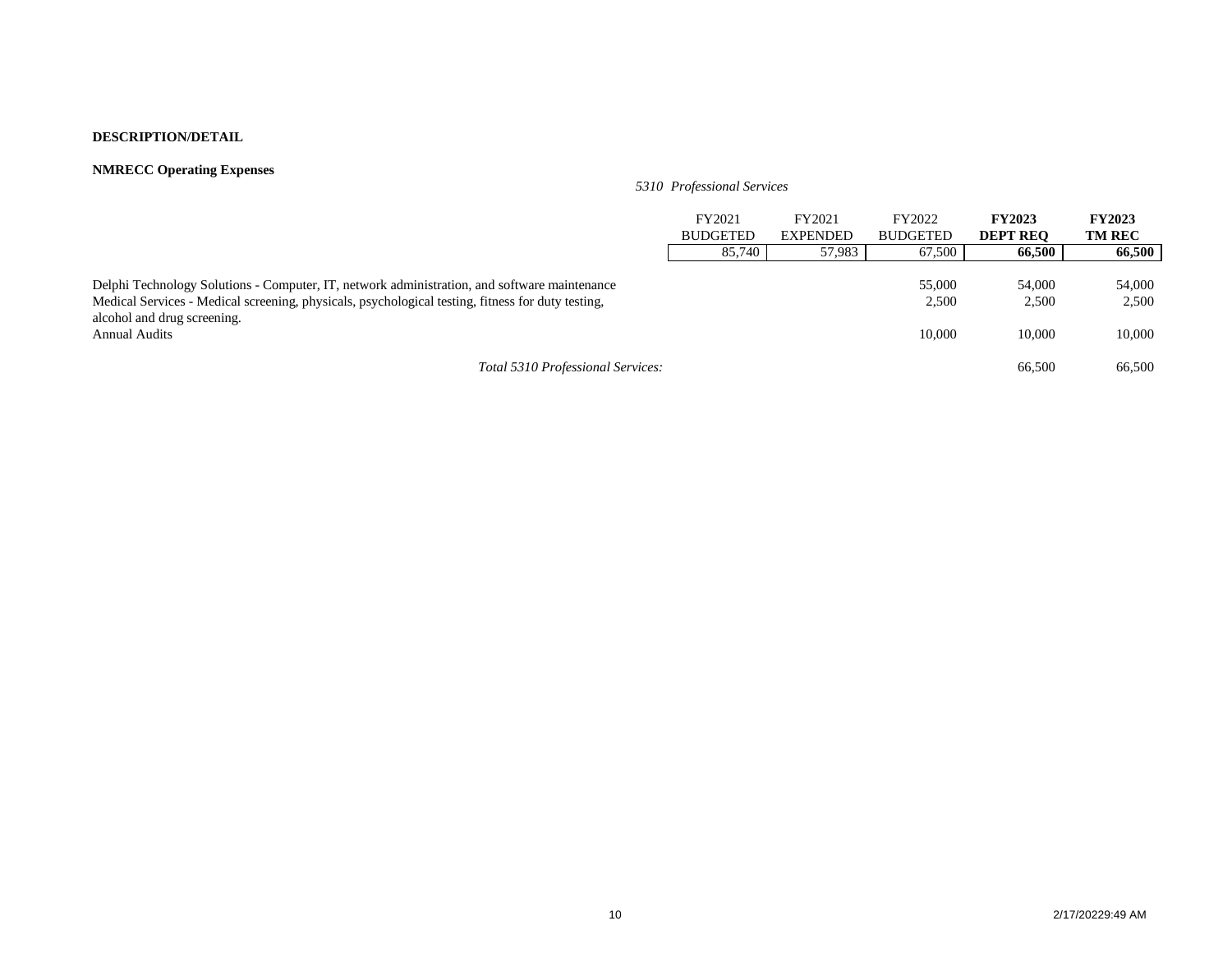### **NMRECC Operating Expenses**

*5340 Communications*

|                                                                                                   | FY2021          | FY2021          | FY2022          | <b>FY2023</b>   | <b>FY2023</b> |
|---------------------------------------------------------------------------------------------------|-----------------|-----------------|-----------------|-----------------|---------------|
|                                                                                                   | <b>BUDGETED</b> | <b>EXPENDED</b> | <b>BUDGETED</b> | <b>DEPT REO</b> | <b>TM REC</b> |
|                                                                                                   | 17,369          | 17,361          | 18,829          | 19,134          | 19,134        |
|                                                                                                   |                 |                 |                 |                 |               |
| TPX Communications - User calling bundle and Auto Attendant                                       |                 |                 | 3,837           | 3,837           | 3,837         |
| TPX Communications - Business phone rentals (20)                                                  |                 |                 | 1,882           | 1,882           | 1,882         |
| Verizon - Backup phone/network software & device with Verizon 4G phone service (adjusted in FY23) |                 |                 | 9,240           | 9,240           | 9,240         |
| Telephone - Comcast fax lines (2)                                                                 |                 |                 | 450             | 475             | 475           |
| Comcast Business Cable and Network/Internet Service (New in FY22 as annual operating expense)     |                 |                 | 3,420           | 3,700           | 3,700         |
| Total 5340 Communications:                                                                        |                 |                 |                 | 19.134          | 19.134        |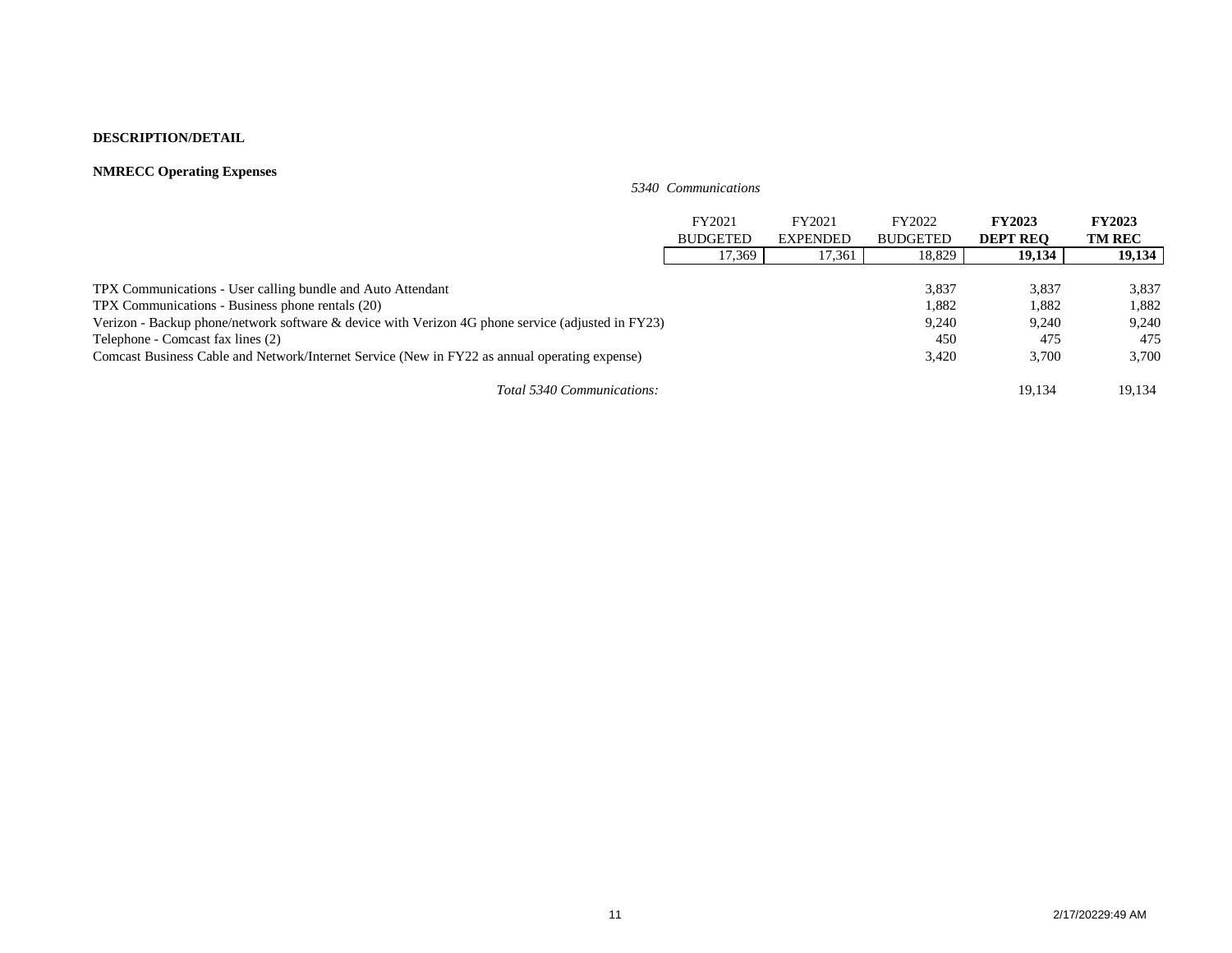### **NMRECC Operating Expenses**

### *5381 Computer Repairs and Maintenance*

|                                      |                                                                                                                                                                                                                                                                                                                                                                                                                                                                                                                             | FY2021<br><b>BUDGETED</b> | FY2021<br><b>EXPENDED</b> | FY2022<br><b>BUDGETED</b> | <b>FY2023</b><br><b>DEPT REO</b> | <b>FY2023</b><br><b>TM REC</b> |
|--------------------------------------|-----------------------------------------------------------------------------------------------------------------------------------------------------------------------------------------------------------------------------------------------------------------------------------------------------------------------------------------------------------------------------------------------------------------------------------------------------------------------------------------------------------------------------|---------------------------|---------------------------|---------------------------|----------------------------------|--------------------------------|
|                                      |                                                                                                                                                                                                                                                                                                                                                                                                                                                                                                                             | 36,959                    | 6,372                     | 16,208                    | 36,256                           | 36,256                         |
| $\ast$<br>$\ast$                     | HP Laser Copier/Scanner/Fax/Printer (1) - NBD Hardware Exchange parts and labor - paid once for 3 year term<br>HP Laser Printer (1) - NBD Hardware replacement - paid once for 3 year term                                                                                                                                                                                                                                                                                                                                  |                           |                           |                           | 1,000<br>75                      | 1,000<br>75                    |
| $\ast$<br>$\ast$<br>$\ast$<br>$\ast$ | Cisco Maintenance and Licenses<br>Access Points (3) - HPE Foundation Care NBD Exchange 9x5 - paid once for 5 year term<br>Switches (3) - HPE Foundation Care NBD Exchange 9x5 - paid once for 5 year term<br>Server Environment (2) - HyperV Host Server Support - 24/7 Support - paid once for 5 year term<br>Server Environment (2) - HyperV Backup Host Server Support - 24/7 Support - paid once for 5 year term                                                                                                        |                           |                           |                           |                                  |                                |
|                                      | HP Desktop Computers (4) 25% replacement of PC hardware and NBD Exchange/Warranty cost                                                                                                                                                                                                                                                                                                                                                                                                                                      |                           |                           |                           | 3,600                            | 3,600                          |
| $\ast$<br>$\ast$                     | Citrix Virtual DT Premium User/Device (Dracut PD & FD IMC mobile connections to RECC)<br>25 - FIPS Compliant Easy Virtual Desktops Premium ED License User/Device License - one time charge<br>35 - FIPS Compliant Easy CSS Select Virtual Apps & Licenses Desktop Premium/Device - annual charge<br>Citrix NetScaler Gateway Enterprise Edition VPX License + Subscription 1 virtural machine - one time charge<br>Citrx Support Software Maintenance - Technical Support for Citrix NetScaler Gateway VPX - annual charge |                           |                           | 3,951<br>250              | 4,000<br>250                     | 4,000<br>250                   |
|                                      | Delphi Technology Services NMRECC Citrix SSL Standard Certificate Renewal (New FY22 Operational Expense)                                                                                                                                                                                                                                                                                                                                                                                                                    |                           |                           | 250                       | 250                              | 250                            |
|                                      | Microsoft Office 365 Plan G3 - Subscription License - annual charge for 27 users<br>Microsoft Windows RDS 2019 License Device CAL (25 devices)-one time charge                                                                                                                                                                                                                                                                                                                                                              |                           |                           | 4220                      | 6,056                            | 6,056                          |
| $\ast$                               | Sophos Central Endpoint Advanced - subscription license (3 years beginning 3/2023 - 20 devices)<br>Sophos Central Server Protection - Subscription License (3 years beginning 3/2023 - 10 servers)                                                                                                                                                                                                                                                                                                                          |                           |                           |                           | 1,260<br>740                     | 1,260<br>740                   |
|                                      | Delphi Technology Services NMRECC Domain Renewal Costs (New FY22 Operational Expense)<br>Delphi Technology Services General IT Equipment for Repairs, Maintenance, and Setup (New FY22 Oper. Expense)<br>Network Equipment for Disaster Recovery Site (Switches and Miscellaneous equipment (New FY23 Expense)                                                                                                                                                                                                              |                           |                           | 125<br>1,000              | 125<br>1,000<br>3,000            | 125<br>1,000<br>3,000          |
|                                      | SHI Eight Replacement HP 24in PC Monitors, (FY23 Development Grant request to be submitted)                                                                                                                                                                                                                                                                                                                                                                                                                                 |                           |                           |                           | 2,000                            | 2,000                          |
|                                      | Delphi Technology Services/Carbonite Backup Server Renewal and Maintenance (New FY22 Operational Expense)                                                                                                                                                                                                                                                                                                                                                                                                                   |                           |                           | 2,762                     | 2,900                            | 2,900                          |
|                                      | Delphi/SHI Azure AD Server Replacement                                                                                                                                                                                                                                                                                                                                                                                                                                                                                      |                           |                           |                           | 10,000                           | 10,000                         |
|                                      | Note: Warranty or service paid in full in the first year for 'X' years of product coverage or service.                                                                                                                                                                                                                                                                                                                                                                                                                      |                           |                           |                           |                                  |                                |
|                                      | Total 5381 Computer Repairs and Maintenance:                                                                                                                                                                                                                                                                                                                                                                                                                                                                                |                           |                           |                           | 36,256                           | 36,256                         |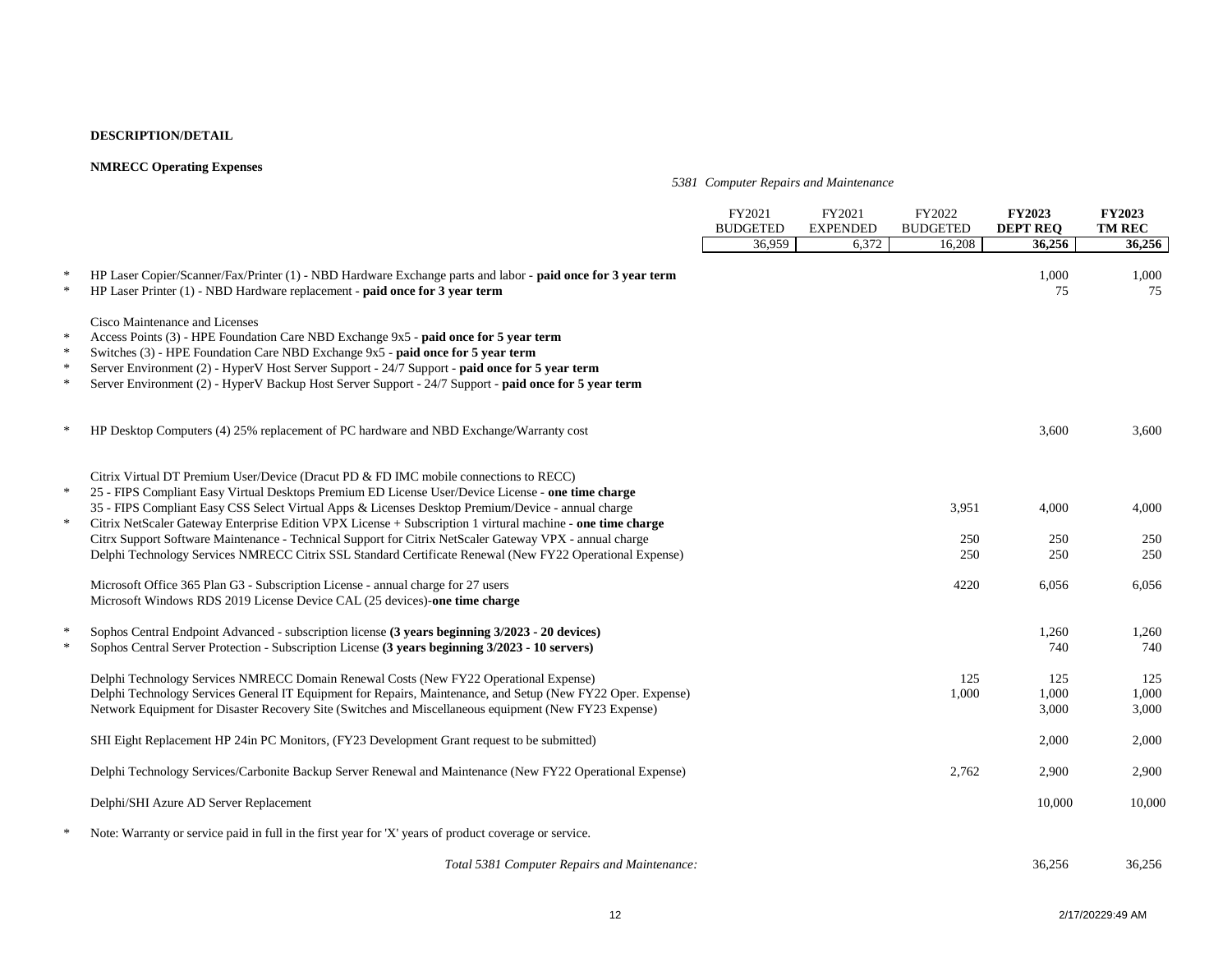### **NMRECC Operating Expenses**

|                                                                                    | 5420 Office Supplies      |                           |                           |                                  |                                |
|------------------------------------------------------------------------------------|---------------------------|---------------------------|---------------------------|----------------------------------|--------------------------------|
|                                                                                    | FY2021<br><b>BUDGETED</b> | FY2021<br><b>EXPENDED</b> | FY2022<br><b>BUDGETED</b> | <b>FY2023</b><br><b>DEPT REO</b> | <b>FY2023</b><br><b>TM REC</b> |
|                                                                                    | 3,500                     | 3,438                     | 2,500                     | 2,550                            | 2,550                          |
| Postage - Correspondence with persons, vendors, and agencies.                      |                           |                           | 250                       | 250                              | 250                            |
| Printing/Reproduction - Paper and toner supplies for printers, copiers, and faxes. |                           |                           | 750                       | 800                              | 800                            |
| Misc. Office Supplies - Office supplies necessary for any professional business    |                           |                           | 1,500                     | 1,500                            | 1,500                          |
| Total 5420 Office Supplies:                                                        |                           |                           |                           | 2,550                            | 2,550                          |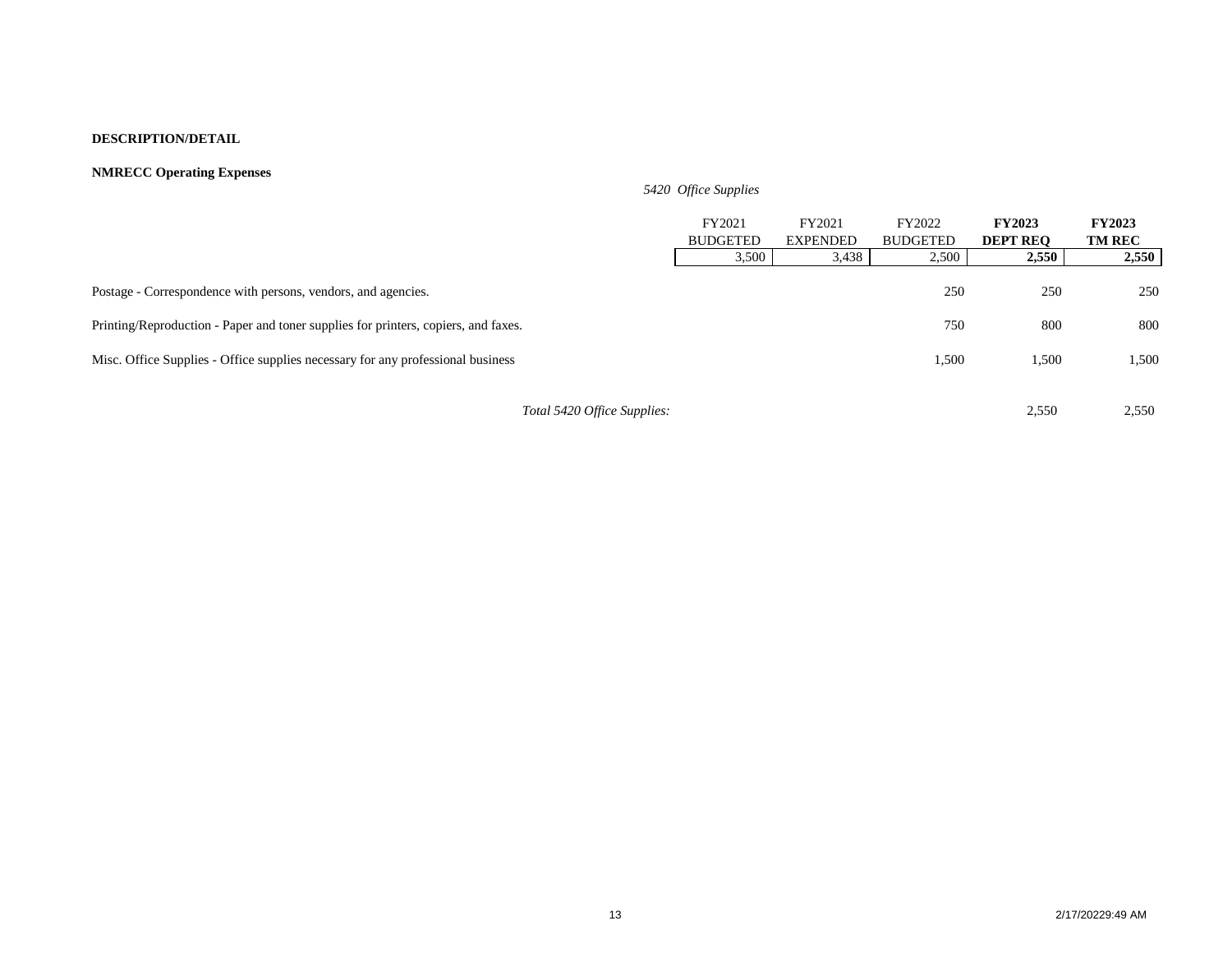# **NMRECC Operating Expenses**

*5703 Dues and Memberships*

|                                                             | FY2021          | FY2021          | FY2022          | <b>FY2023</b>   | <b>FY2023</b> |
|-------------------------------------------------------------|-----------------|-----------------|-----------------|-----------------|---------------|
|                                                             | <b>BUDGETED</b> | <b>EXPENDED</b> | <b>BUDGETED</b> | <b>DEPT REQ</b> | <b>TM REC</b> |
|                                                             | 1,500           | 363             | 2,768           | 2,743           | 2,743         |
|                                                             |                 |                 |                 |                 |               |
| Miscellaneous Dues & Memberships                            |                 |                 | 150             | 150             | 150           |
| <b>Massachusetts Communications Supervisors Association</b> |                 |                 | 175             | 150             | 150           |
| NENA membership dues                                        |                 |                 | 1550            | 1,550           | 1,550         |
| APCO membership dues (Group Membership)                     |                 |                 | 893             | 893             | 893           |
| *** (All Dues and Memberships are 911 Grant eligible for    |                 |                 |                 |                 |               |
| full reimbursement to the NMRECC)***                        |                 |                 |                 |                 |               |
| Total 5703 Dues and Memberships:                            |                 |                 |                 | 2,743.00        | 2,743         |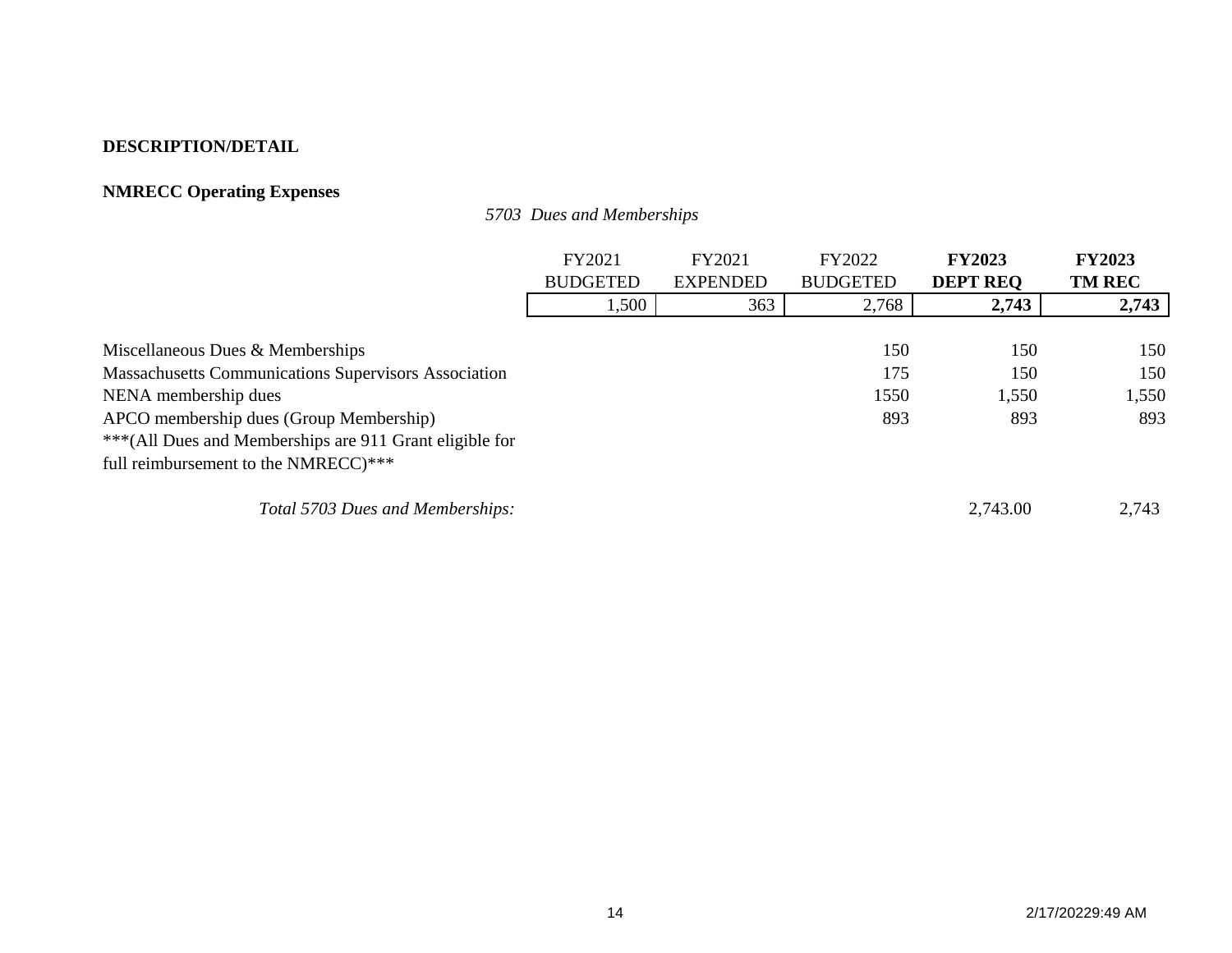### **NMRECC Operating Expenses**

### *5790 Staff Development*

|                                                                                                                                                                                                                                                                        | FY2021<br><b>BUDGETED</b> | FY2021<br><b>EXPENDED</b> | FY2022<br><b>BUDGETED</b> | <b>FY2023</b><br><b>DEPT REO</b> | <b>FY2023</b><br><b>TM REC</b> |
|------------------------------------------------------------------------------------------------------------------------------------------------------------------------------------------------------------------------------------------------------------------------|---------------------------|---------------------------|---------------------------|----------------------------------|--------------------------------|
|                                                                                                                                                                                                                                                                        | 3,000                     | 2,268                     | 3,000                     | 3,500                            | 3,500                          |
| Navigator (EMD), APCO, or NENA conference.<br>The funds in this account are for the enhancement of employee skills that will enable them to provide<br>a more professional, efficient, and effective service to the public, while also addressing issues of liability. |                           |                           | 3000                      | 3,500                            | 3,500                          |

(\*\*Conference Fees Portion (approx \$2,000) are eligible for State 911 Grant Reimbursement to NMRECC)\*\*

*Total 5790 Staff Development:* 3,500 3,500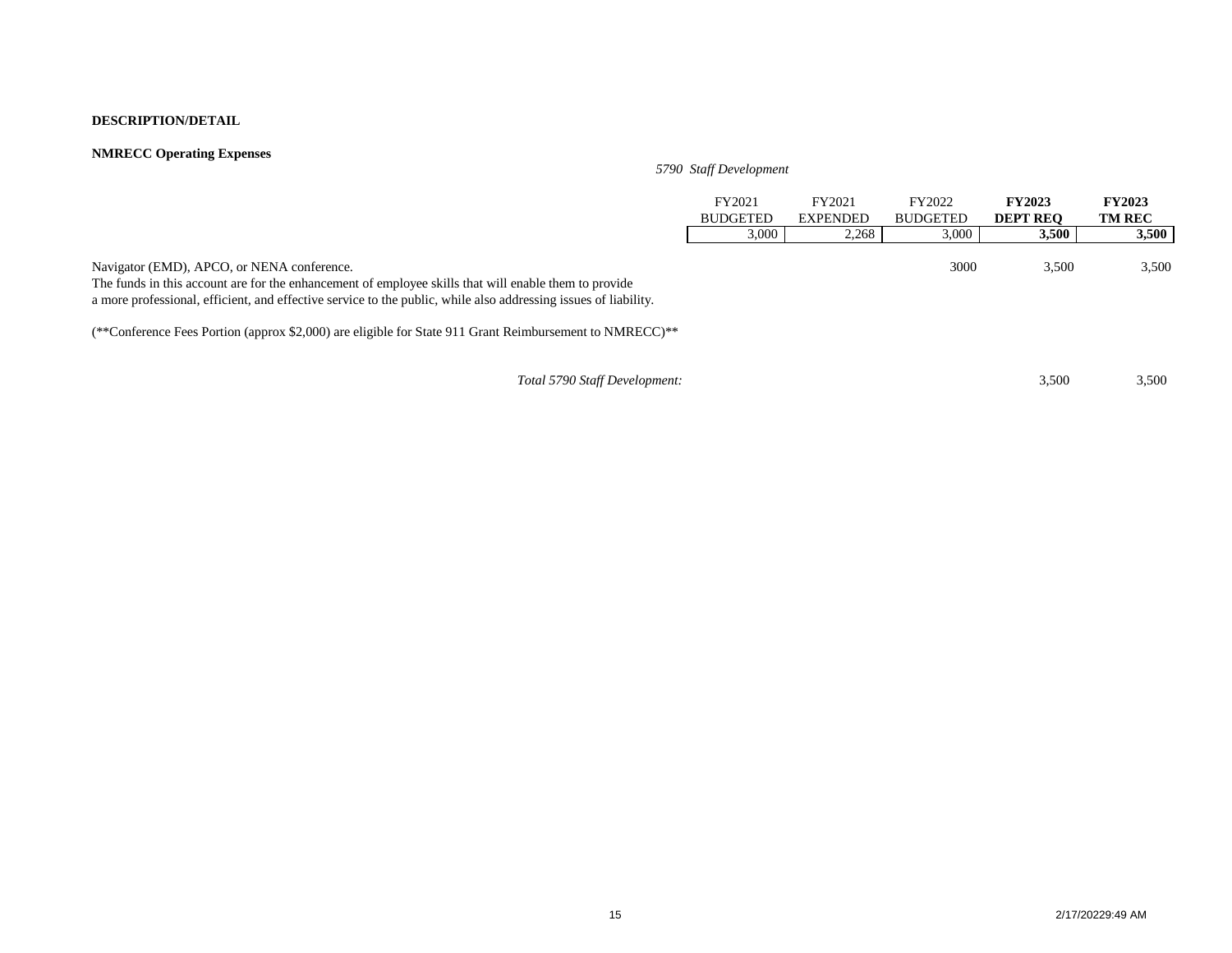# **NMRECC Capital Outlay**

*5822 Capital Outlay*

| FY202                    |                 | FY2022                   | <b>FY2023</b>   | <b>FY2023</b> |
|--------------------------|-----------------|--------------------------|-----------------|---------------|
| <b>BUDGETED</b>          | <b>EXPENDED</b> | <b>BUDGETED</b>          | <b>DEPT REQ</b> | <b>TM REC</b> |
| $\overline{\phantom{0}}$ |                 | $\overline{\phantom{0}}$ | $\blacksquare$  |               |

*Total 5822 Capital Outlay:* - -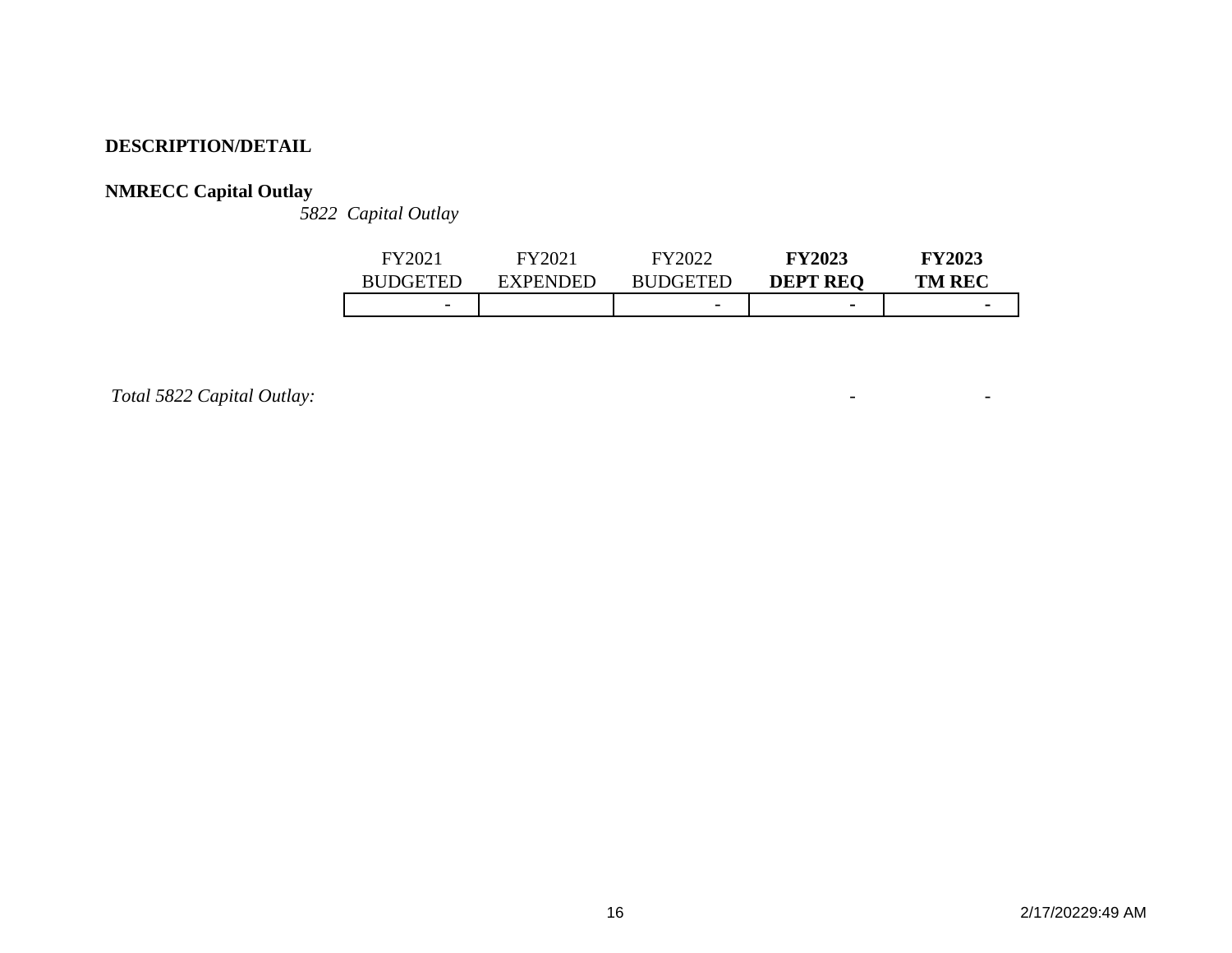## **NMRECC Unclassified**

*Group Insurance*

| FY2021          | FY2021          | FY2022          | <b>FY2023</b>   | <b>FY2023</b> |
|-----------------|-----------------|-----------------|-----------------|---------------|
| <b>RUDGETED</b> | <b>EXPENDED</b> | <b>RUDGETED</b> | <b>DEPT REO</b> | <b>TM REC</b> |
| 209,199         | 85,902          | 123,528         | 179,207         | 179,207       |

*Total Group Insurance:* 179,207 179,207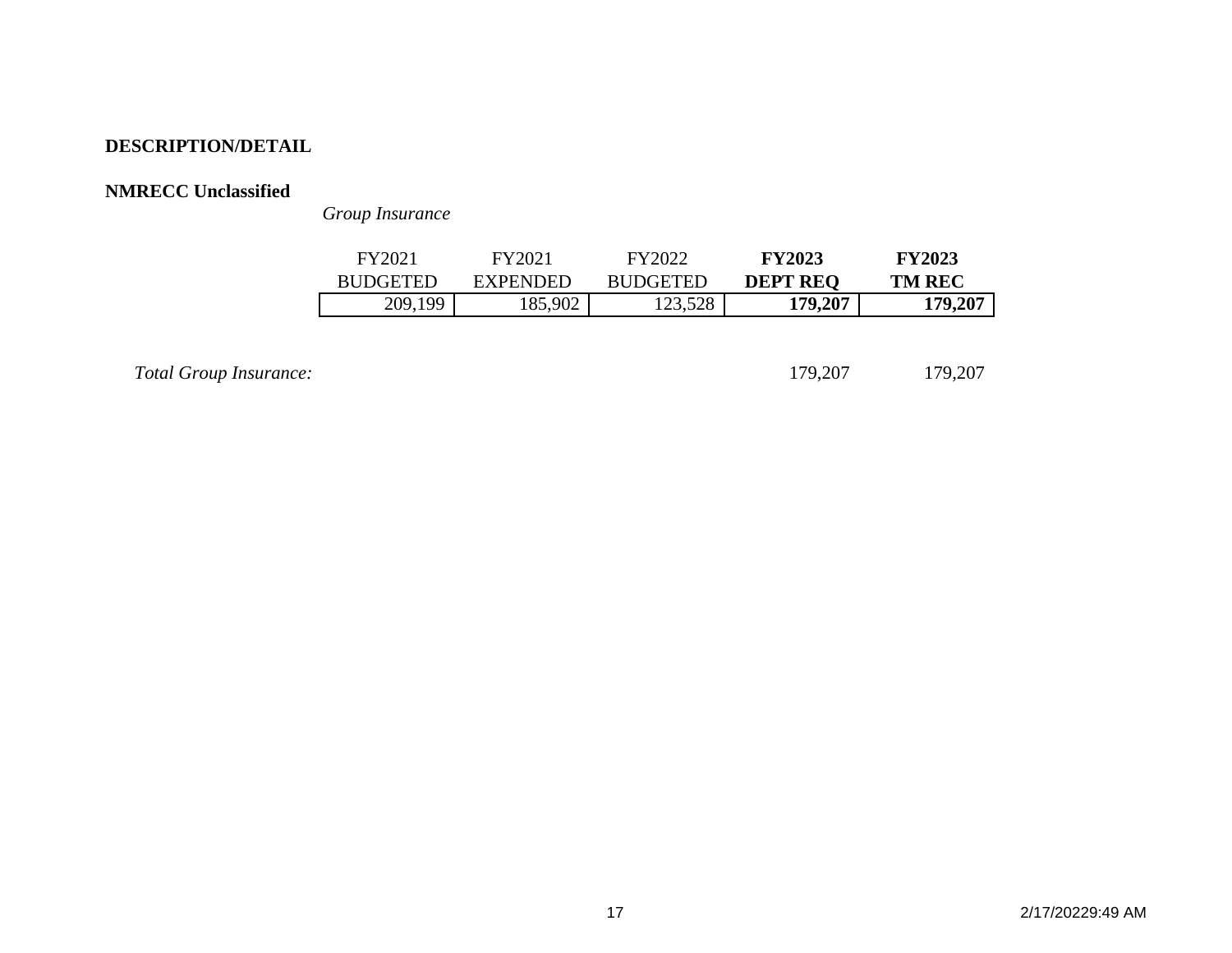## **NMRECC Unclassified**

Middlesex Retirement

| FY2021          | EY2021          | FY2022          | <b>FY2023</b>   | <b>FY2023</b> |
|-----------------|-----------------|-----------------|-----------------|---------------|
| <b>BUDGETED</b> | <b>EXPENDED</b> | <b>BUDGETED</b> | <b>DEPT REQ</b> | <b>TM REC</b> |
| 01.291          |                 | 126,282         | 126,282         | 126,282       |

*Total Middlesex Retirement:* 126,282 126,282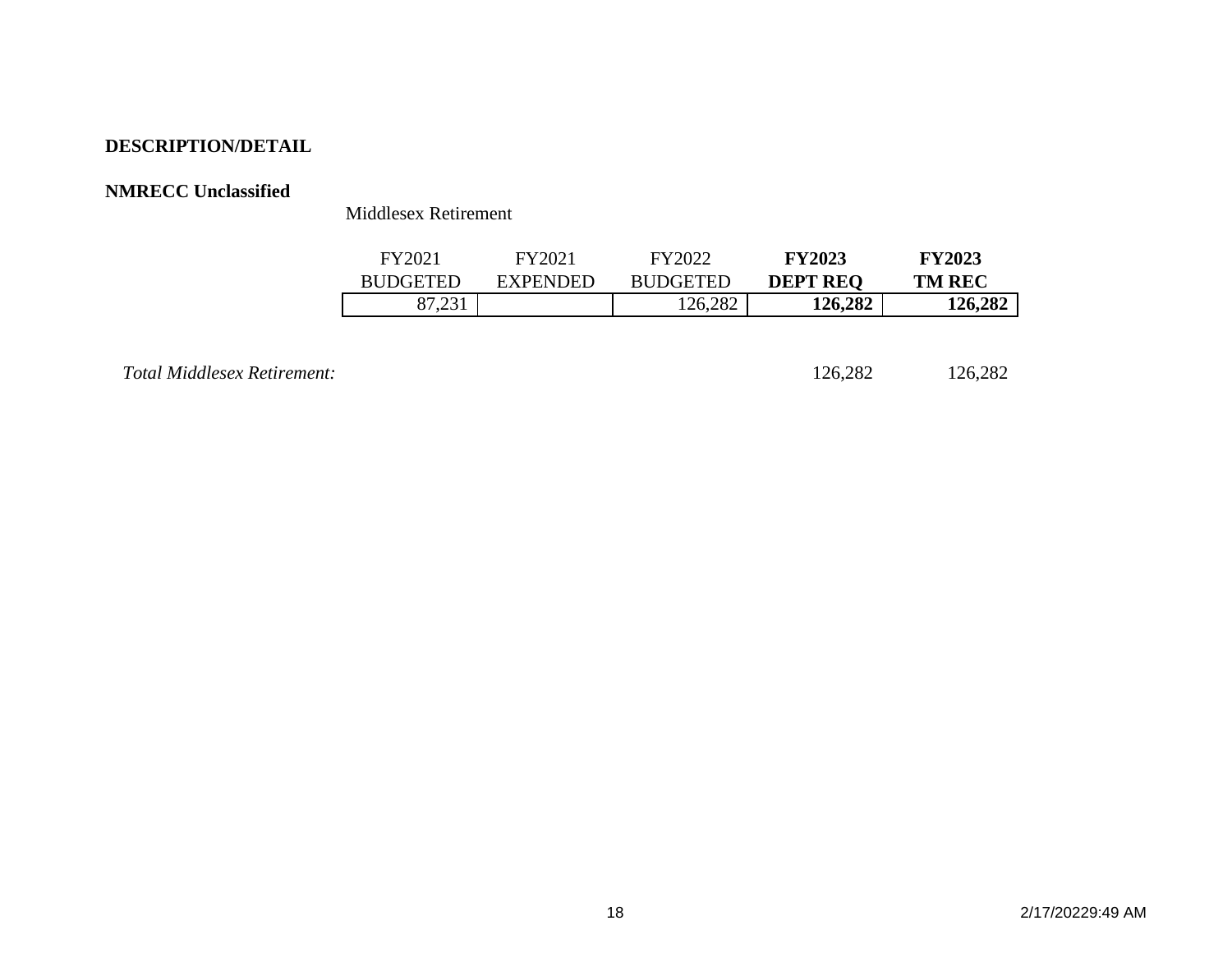## **NMRECC Unclassified**

Medicare

| FY2021          | FY2021          | FY2022          | <b>FY2023</b>   | <b>FY2023</b> |
|-----------------|-----------------|-----------------|-----------------|---------------|
| <b>BUDGETED</b> | <b>EXPENDED</b> | <b>BUDGETED</b> | <b>DEPT REQ</b> | <b>TM REC</b> |
| 17,387          | 1,405           | 8,341           | 22,822          | 22,822        |
|                 |                 |                 |                 |               |

**Total Medicare:** 22,822 22,822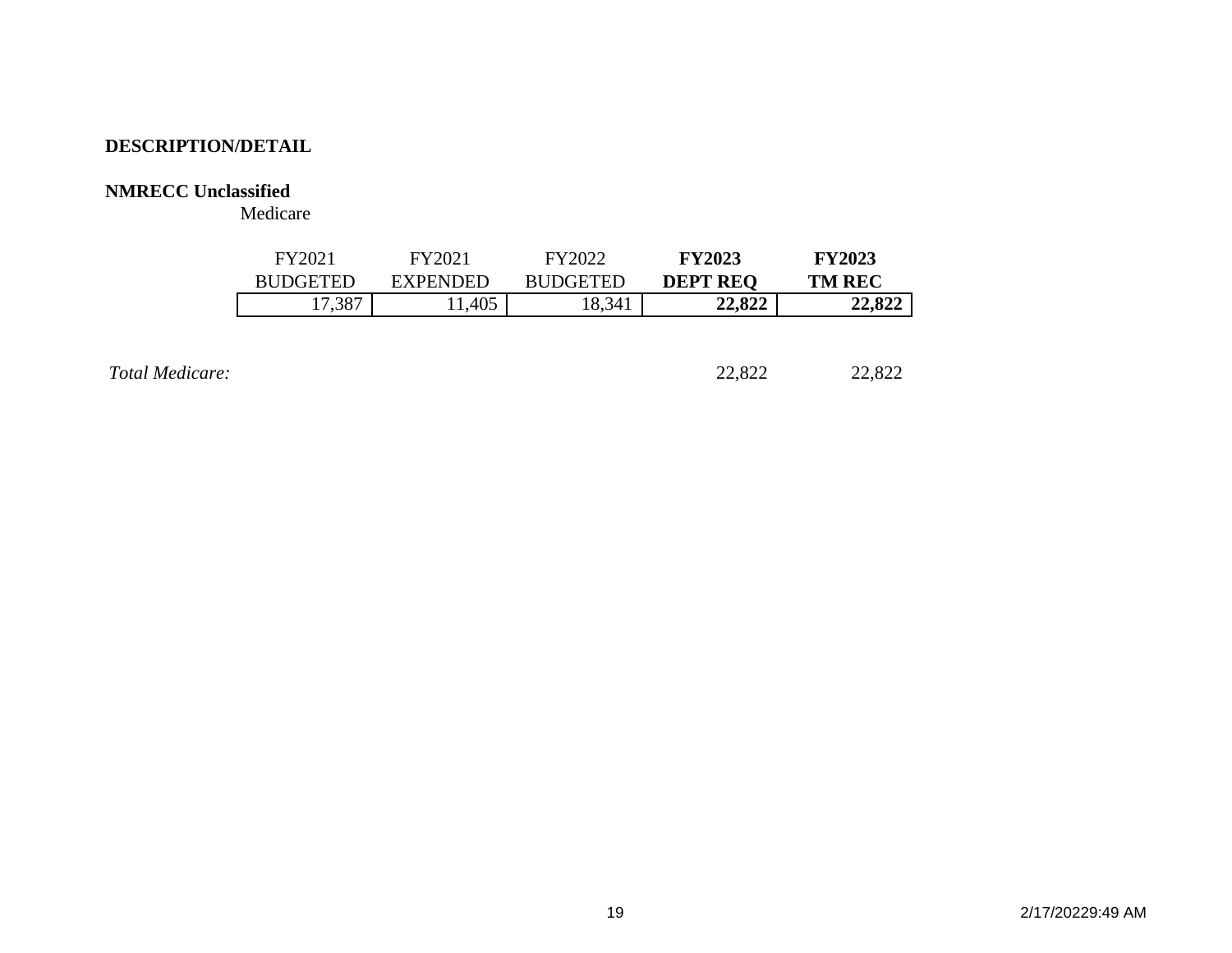## **NMRECC Unclassified**

OPEB

| FY2021          | FY2021          | EY2022          | <b>FY2023</b>   | <b>FY2023</b> |
|-----------------|-----------------|-----------------|-----------------|---------------|
| <b>RHDGETED</b> | <b>EXPENDED</b> | <b>BUDGETED</b> | <b>DEPT REQ</b> | <b>TM REC</b> |
| 72,207          |                 | 74,373          | 74,373          | 74,373        |

Total OPEB: 24,373 74,373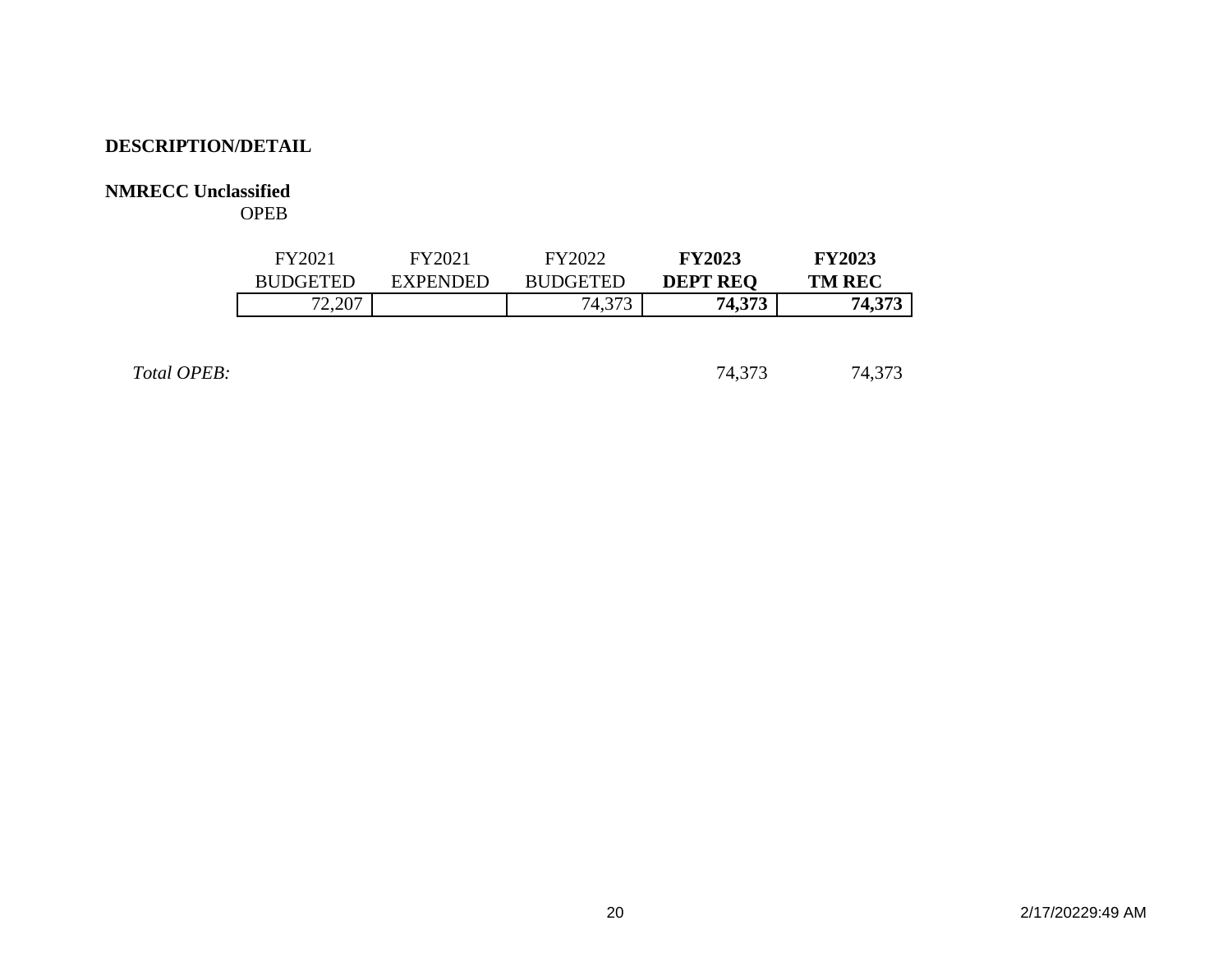### **NMRECC Unclassified**

Property/Liability Insurance

|                               | FY2021          | FY2021          | FY2022          | <b>FY2023</b>   | <b>FY2023</b> |
|-------------------------------|-----------------|-----------------|-----------------|-----------------|---------------|
|                               | <b>BUDGETED</b> | <b>EXPENDED</b> | <b>BUDGETED</b> | <b>DEPT REQ</b> | <b>TM REC</b> |
|                               | 25,000          | 23,481          | 27,500          | 32,000          | 32,000        |
|                               |                 |                 |                 |                 |               |
|                               |                 |                 |                 |                 |               |
| Total Property/Liability Ins: |                 |                 | 27,500          | 32,000          | 32,000        |